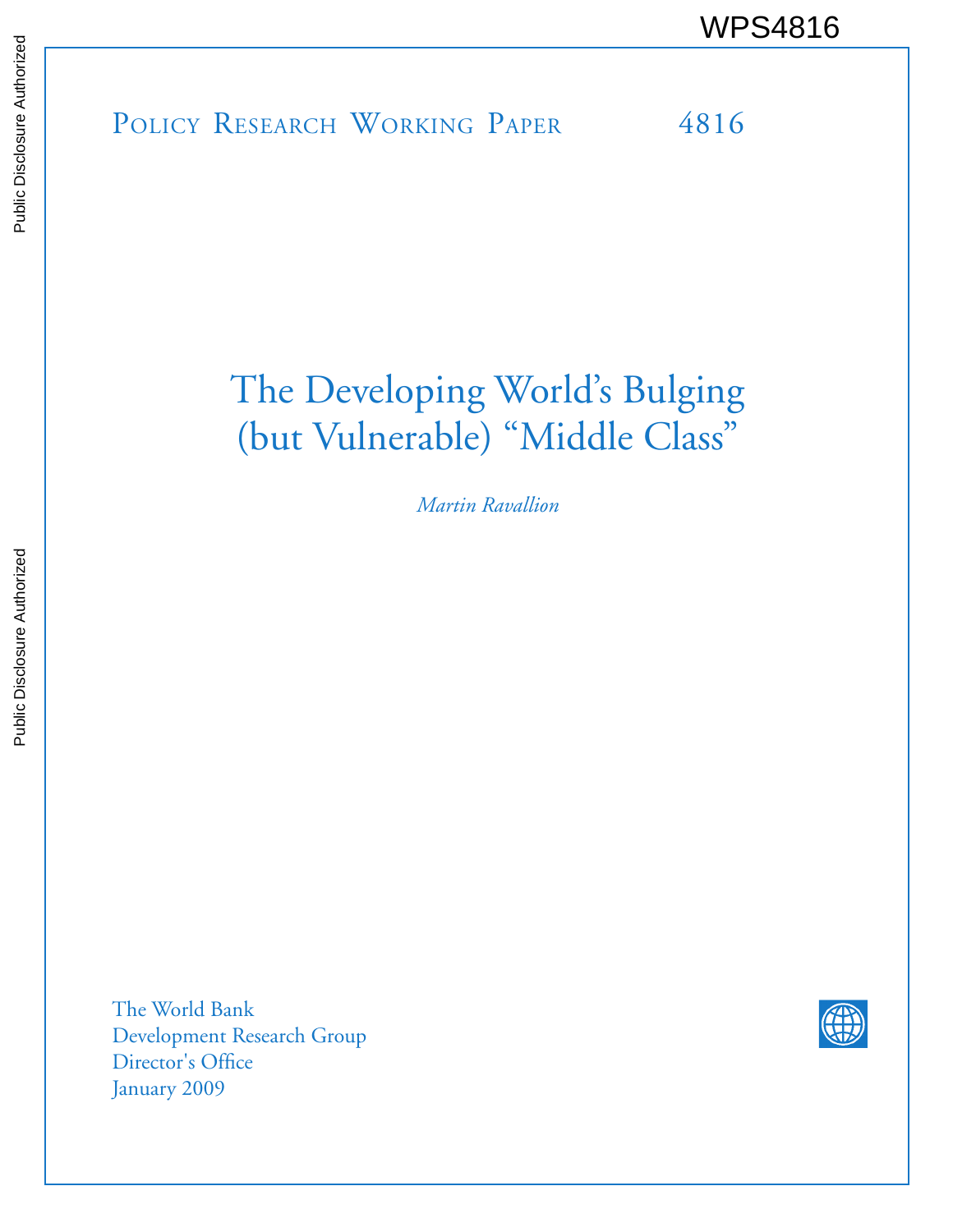#### POLICY RESEARCH WORKING PAPER 4816

# **Abstract**

The "developing world's middle class" is defined here as those who are not poor when judged by the median poverty line of developing countries, but are still poor by US standards. The "Western middle class" is defined as those who are not poor by US standards. Although barely 80 million people in the developing world entered the Western middle class over 1990-2002, economic growth and distributional shifts allowed an extra 1.2 billion people to join the developing world's middle class. Four-fifths came from Asia, and half from China. Most of the new entrants remained fairly close to poverty,

with incomes now bunched up just above \$2 a day. The vulnerability of this new middle class to aggregate economic contractions is evident in the fact that one in six people in the developing world live between \$2 and \$3 per day. Over time, the developing world has become more sharply divided between countries with a large middle class and those with a relatively small one, with Africa prominent in the latter group. Poor people in countries with smaller middle classes may well be more exposed to slowing economic growth.

*The Policy Research Working Paper Series disseminates the findings of work in progress to encourage the exchange of ideas about development*  issues. An objective of the series is to get the findings out quickly, even if the presentations are less than fully polished. The papers carry the *names of the authors and should be cited accordingly. The findings, interpretations, and conclusions expressed in this paper are entirely those of the authors. They do not necessarily represent the views of the International Bank for Reconstruction and Development/World Bank and its affiliated organizations, or those of the Executive Directors of the World Bank or the governments they represent.*

This paper—a product of the Director's Office, Development Research Group—is part of a larger effort in the department to assess how the distribution of income has changed in the developing world. Policy Research Working Papers are also posted on the Web at http://econ.worldbank.org. The author may be contacted at mravallion@worldbank.org.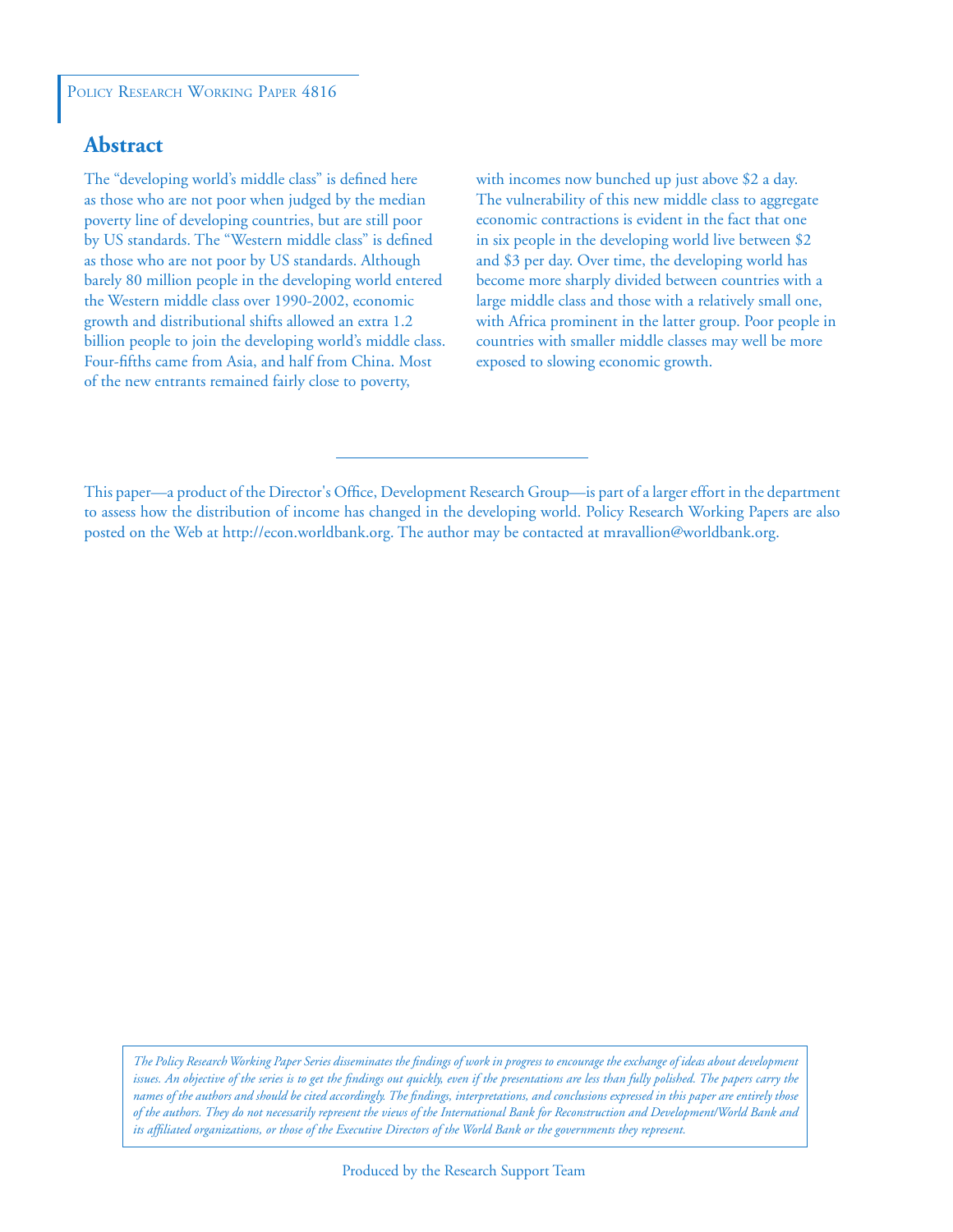# The Developing World's Bulging (but Vulnerable) "Middle Class"

Martin Ravallion<sup>[1](#page-2-0)</sup>

*Development Research Group, World Bank 1818 H Street NW, Washington DC, 20433, USA* 

**Keywords:** Poverty, middle class, polarization, economic growth **JEL:** D31, I32, O15

1

<span id="page-2-0"></span><sup>&</sup>lt;sup>1</sup> These are the views of the author and should not be attributed to the World Bank or any affiliated organization. Useful comments were received from Shaohua Chen, Francisco Ferreira, Justin Lin, Branko Milanovic, John Parker, Luis Servén and Dominique van de Walle. Address: [mravallion@worldbank.org.](mailto:mravallion@worldbank.org)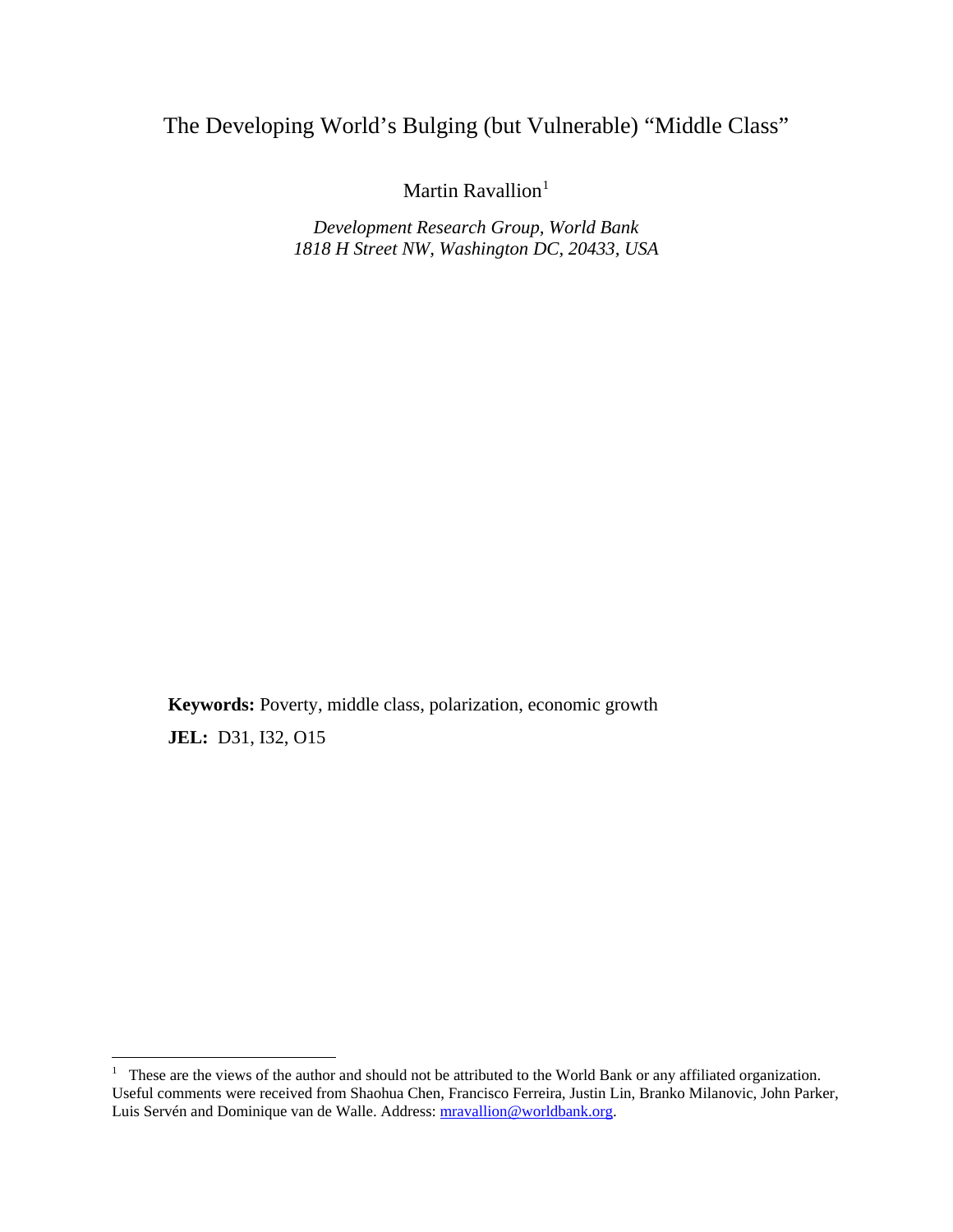#### **Introduction**

<u>.</u>

As the financial crisis emanating from the US spills over to the developing world in 2008/09, many people are asking whether there will be a reversal of the recent progress against poverty. This will depend in part on the distribution of the impacts of the crisis, and it should not be presumed that the poorest will be affected most; ironically, the same things that have kept many people poor in the first place—geographic isolation and poor connectivity with national and global markets—will help protect them from this crisis. $2^2$  $2^2$ 

The prospects for reversing past progress will also depend on the distribution of past gains, in so far as this will determine how many people might be vulnerable to even small income losses. Consider Figure 1, which plots three hypothetical cumulative distribution functions (CDFs). The initial distribution is marked "A". If all incomes increase by a similar proportion then the distribution shifts to "B". There will be a fall in poverty across all possible poverty lines and a wide range of measures.<sup>[3](#page-3-1)</sup>

Alternatively (and there are other alternatives), the gains may be larger at lower poverty lines, with little or no reduction in poverty at high lines, as in distribution "C." Poverty is also unambiguously lower for C than A, but C has a bigger bulge in the middle of the distribution, in that the density is appreciably higher at the median than for B and this holds in a wide interval around the median. In terms of the prospects of falling below relatively low poverty lines, distribution C has more people vulnerable to an aggregate economic contraction than B.

 So it is important to know whether the developing world has moved toward a distribution more like C than B. While there have been a number of empirical studies of global poverty and inequality, $4$  this issue has been neglected.

This paper aims to fill this gap in knowledge. The following section discusses the generic issues that arise in measuring the size of the "middle class" in developing countries and proposes a new definition. The paper then presents empirical results on the size of the middle class, how it has changed over time, and the proximate causes of the observed cross-country differences in the pace at which the middle class has grown. Some observations are also made on the possible

<sup>2</sup> For evidence on this point in the context of the longer-term impacts of the Indonesian financial crisis in 1998 see Ravallion and Lokshin (2007).

<sup>3</sup> As shown by Atkinson (1987), if the CDFs for two distributions do not intersect up to some maximum poverty line, then the ordinal comparison is robust to both the poverty line and the precise poverty measure, within a broad class of additive measures.

<span id="page-3-2"></span><span id="page-3-1"></span><span id="page-3-0"></span><sup>&</sup>lt;sup>4</sup> Contributions include Bourguignon and Morrison (2002), Chen and Ravallion (2004, 2008), Milanovic (2005) and Sala-i-Martin (2006); for a recent survey of this literature see Ferreira and Ravallion (2009).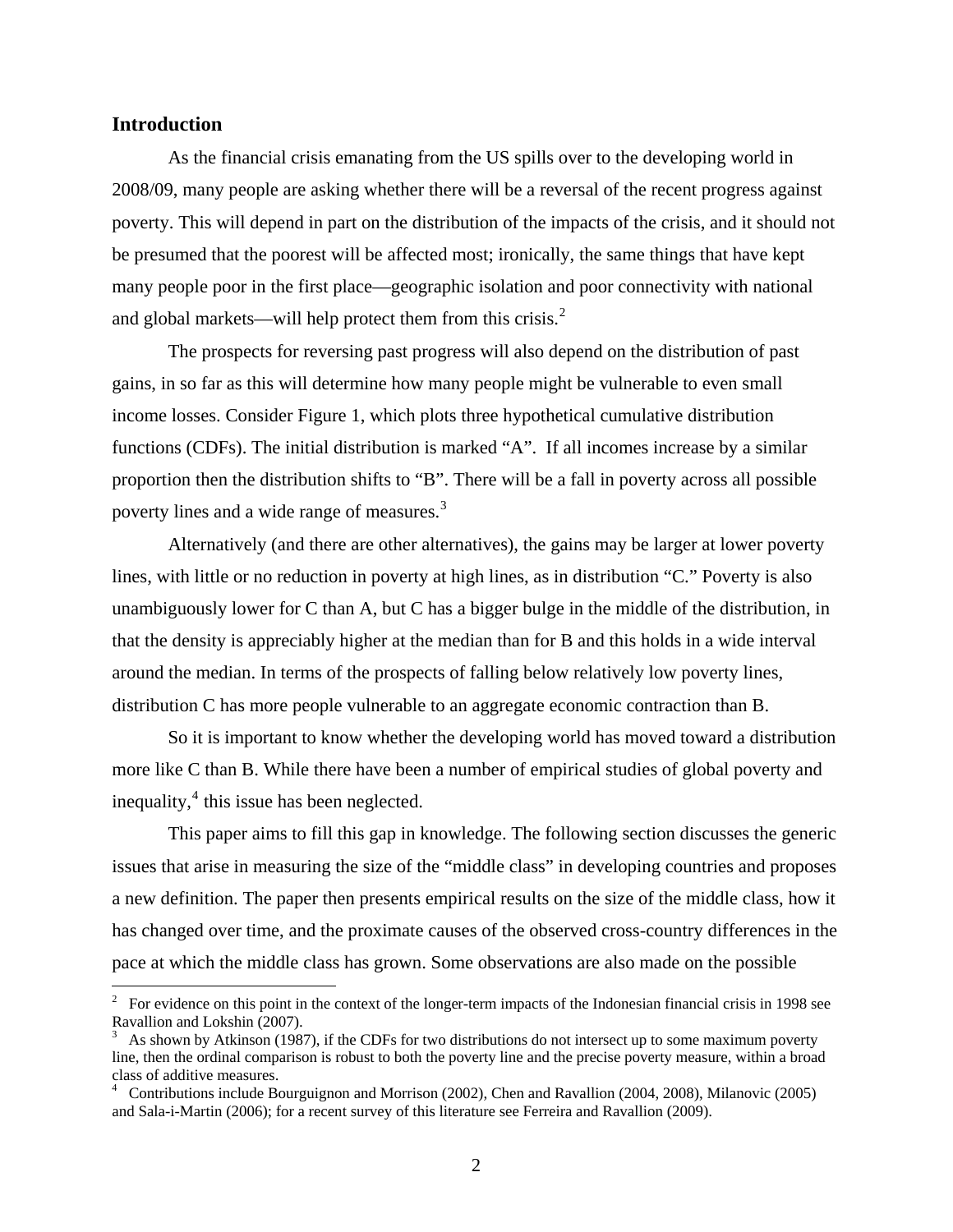<span id="page-4-0"></span>implications of these empirical findings for assessing the poverty impacts of the diminished growth prospects of developing countries, in the wake of the 2008/09 crisis.

#### **1. Measuring the middle class**

1

There is a large literature on defining and measuring the "middle class" in the context of developed countries, where the main issue has been the (claimed) decline in the middle class in the US (and some other Western countries) over recent decades. Typically, being "middle class" is defined as having an income within some interval that includes the median and the interval has typically been symmetric in the income space around the median. The lower and upper bounds have been set in diverse and *ad hoc* ways. An influential early paper by Thurow (1987) focused on the interval from 75% to 125% of the median. The literature has shown signs of converging on Thurow's definition; for example, this is Pressman's (2007) definition in his study of whether there has been a decline in the middle class for 11 developed countries, including the US.

Amongst the studies that have used data for developing countries (sometimes with developed countries), the main issue has been the role of the middle class in promoting economic development, such as through entrepreneurship, policy reform and institutional change.<sup>[5](#page-4-0)</sup> But there is little sign of agreement on what the "middle-class" means. In keeping with much of the literature on the US, Birdsall et al. (2000) defined the middle class as those with incomes between 75% and 125% of the median in each country. In contrast to this relative definition (with real-income bounds specific to each country), other authors have defined the middle class in purely absolute terms (with common bounds across countries). Milanovic and Yitzhaki (2002) defined the middle class as those living between the mean incomes of Brazil and Italy, $6$  while Banerjee and Duflo (2008) identified the "middle class" in developing countries as those living between \$2 and \$10 a day. The latter two studies do not even use overlapping intervals; nobody is likely to be "middle class" by <u>both</u> the Milanovic-Yitzhaki and Banerjee-Duflo definitions.<sup>[7](#page-4-0)</sup>

In large part this is a matter of whether one is after a definition appropriate to rich countries or poor ones. People living below \$10 a day would clearly not be considered "middle class" in most developed countries; indeed, they would be living well below the US poverty line,

<sup>5</sup> See, for example, the discussions in Birdsall et al. (2000), Easterly (2001), Sridharan (2004) and Banerjee and Duflo (2008).

<sup>6</sup> Also see Bussolo et al. (2008) (and their results reported in World Bank, 2007) who use the Milanovic-Yitzhaki definition in identifying a "global middle class."

<sup>7</sup> Brazil's mean consumption per capita (from national accounts) was about \$12 per day in 2005.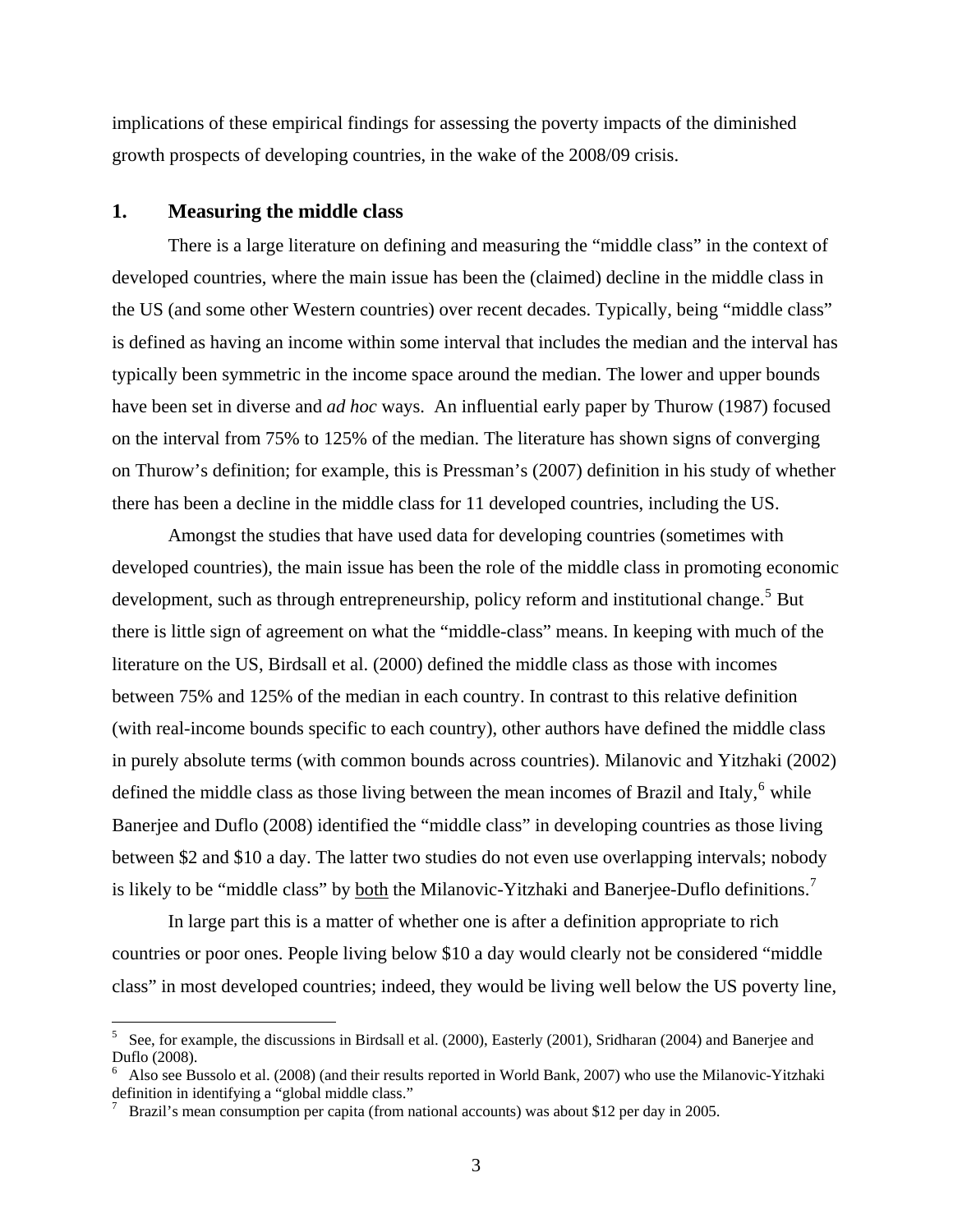<span id="page-5-0"></span>which was about \$13 a day in  $2005$ .<sup>[8](#page-5-0)</sup> Yet it is likely that many people in developing countries living below the US poverty line, and the Milanovic-Yitzhaki standard, would be deemed "middle class". Consider the two most populous countries. The closest concept to "middle class" in China is "Xiaokang;" eventually achieving the "Xiaokang society" is the goal of China's reforms, instigated in 1979 under Deng Xiaoping's leadership. The Government of China's National Bureau of Statistics set a minimum income for Xiaokang in 1991; when converted to 2005 PPP \$'s, Xiaokang requires \$2.24 per day in rural areas and \$3.47 a day in urban areas; I estimate that over 500 million Chinese were Xiaokang by 2005 (using *[PovcalNet](http://econ.worldbank.org/povcalnet)*), which (as we will see) far exceeds the number living above the US poverty line. It is clear that many people who would be deemed "poor" in the US are thought of as middle class in China.

This is true in India too. It is often claimed that 300 million people are now "middle class" in India; see, for example, the Wikipedia entry on the ["Standard of Living in India"](http://en.wikipedia.org/wiki/Standard_of_living_in_India) (although I have had little success in tracking down the origin of that number). The surveys done by the National Council of Applied Economic Research (NCAER) are often used in defining India's middle class; based on that source, Sridharan (2004) gives a range of definitions implying that 100-250 million people are middle class in India around 2000. From the most recent NCAER survey, Shukla (2008) deems 25 million households (about 120 million people) to be middle class in 2007-08. As we will see, all these estimates far exceed the likely number of people in India who are not poor by US standards.

One can also question the relevance of other definitions found in the literature. It seems implausible that a definition of the middle class relevant to developing countries would be centered on the median, which might more reasonably be deemed a lower bound. And, while some degree of arbitrariness in such measurement efforts is inevitable, one might wonder what meaning can be attached to the Banerjee-Duflo bounds of \$2 and \$10.

The definition proposed here is close to the Banerjee-Duflo definition, but I try to give the bounds more meaning. The developing world's middle class is defined as those who are not deemed "poor" by the standards of developing countries but are still poor by the standards of rich countries. For the lower bound I will use the median poverty line in poverty lines for 70 national poverty lines, drawn from in-country poverty measurement studies by the World Bank and national governments; the data on national poverty lines are described in Ravallion et al. (2008).

<sup>&</sup>lt;sup>8</sup> I have used the line for a family of four from the web site of the [US Department of Health and Human Services](http://aspe.hhs.gov/poverty/05poverty.shtml).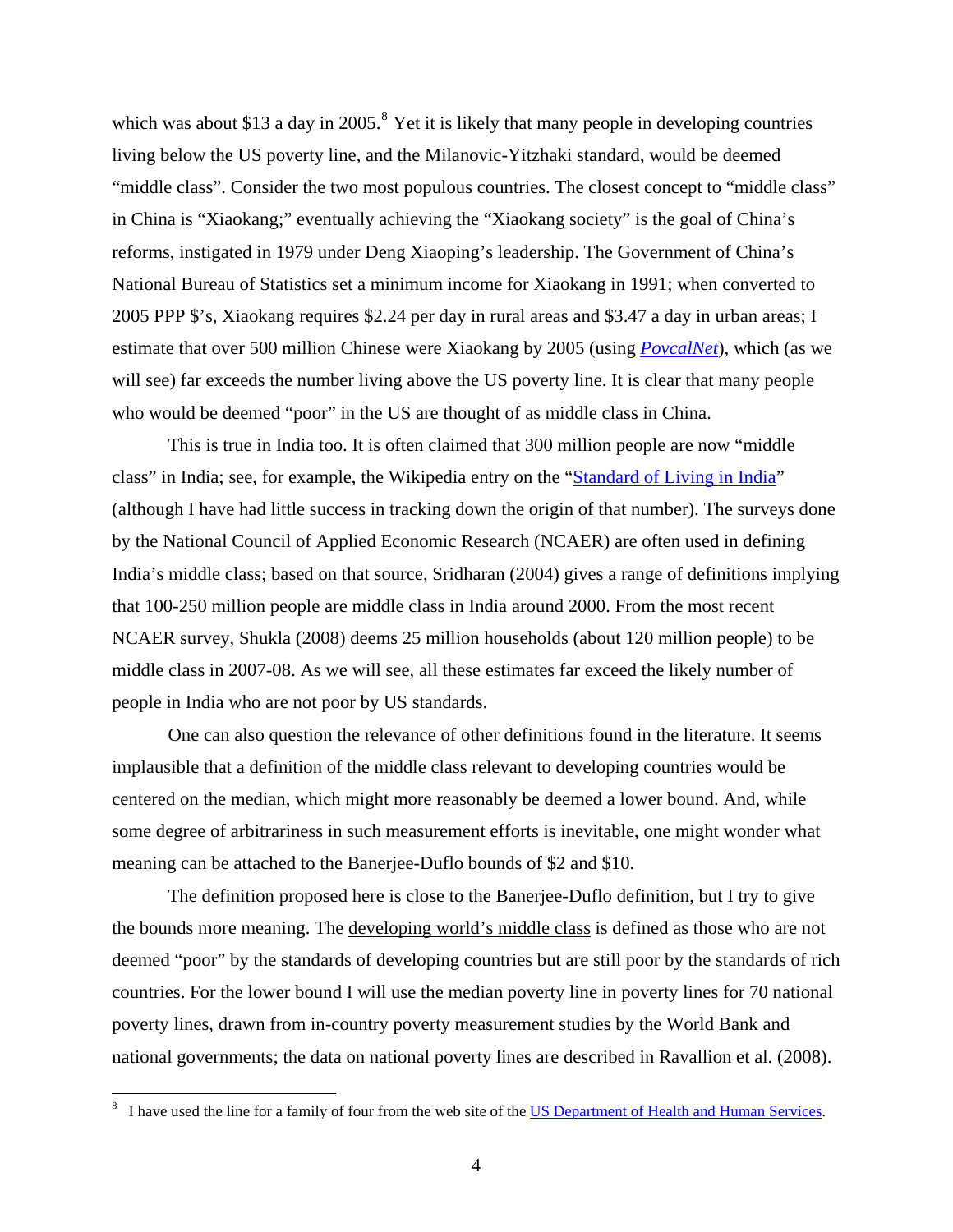<span id="page-6-0"></span>Each of the national poverty lines in this sample is designed to attain recommended food-energy requirements with (socially-specific) allowances for basic nonfood needs. The median of these national lines is \$2.00 per day at 2005 purchasing power parity (PPP) using the PPPs for household consumption from the 2005 International Comparison Program (World Bank, 2008; [www.worldbank.org/data/icp\)](http://www.worldbank.org/data/icp). As we will see, this is only slightly below the median for the population of the developing world as a whole.

By definition, half the developing countries in the Ravallion et al. sample have national poverty lines below \$2 a day.<sup>[9](#page-6-0)</sup> For example, the official poverty lines in both China and India are only about half this figure, so there are many people who are not poor by official standards in both countries who are not yet "middle class" by my definition. Nonetheless, there can be no doubt that \$2 a day is a frugal lower bound even amongst developing countries. There is a marked economic gradient in national poverty lines, reflecting more generous (food and nonfood) allowances for "basic needs" as countries develop (Ravallion et al., 2008). The highest line in the Ravallion et al. sample of developing countries is \$9 a day (for Uruguay). For some purposes, I will also focus on what might be termed the developing world's upper middle class, for which the lower bound is \$9 a day.

As an upper bound for defining the developing world's middle class, I will use the aforementioned US poverty line of \$13 a day at 2005 PPP. This is a long way from the reach of those who are poor by developing-world standards. At an income growth rate of (say) 5% per year it would take almost 40 years to bring someone living on \$2 a day up to the US poverty line; even at a growth rate of 10% it would take 20 years. Clearly \$2-\$13 is a wide interval.

I will not say that someone has entered the Western middle class until the person has reached the US poverty line, which accords closely with the lower bound of the Milanovic-Yitzhaki definition.

When talking about a growing economy, finding more density toward the middle could simply be due to that growth. It is also of interest to isolate the extent of the middle-income bulge that is attributable to changing distribution. There are a number of ways one might do this. The literature on the rise of the middle class in the US has often used a standard inequality measure. However, such a measure need not reflect well the extent to which density has shifted

<sup>&</sup>lt;sup>9</sup> For measuring extreme poverty, Ravallion et al. (2008) recommend a lower line of \$1.25 a day. This is the average poverty line of the 15 poorest countries in the world.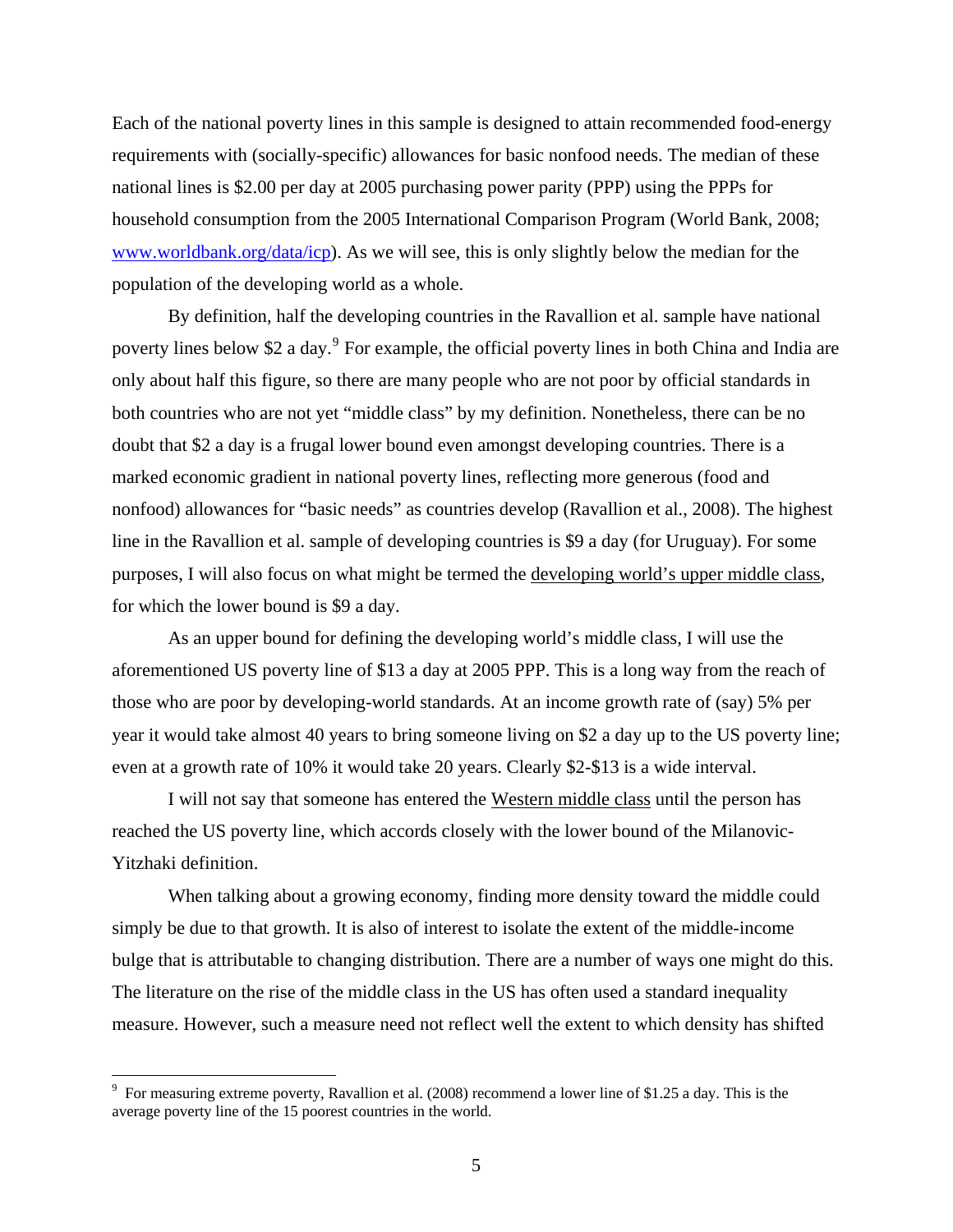<span id="page-7-0"></span>relative to the median; in particular, Wolfson (1994, 1997) points out that shifts in density away from the median, and from the lower and upper extremes, can be generated by transfers that entail <u>lower</u> inequality (by the usual transfer axiom used in inequality measurement).

A better measure from this point of view is the Foster-Wolfson (FW) "polarization index," based on the spread relative to the median of incomes normalized by the median.<sup>[10](#page-7-0)</sup> More precisely the polarization index is the area under the "polarization curve" given by the vertical distance between the Lorenz curve and the tangent to that curve at the median. This gives how far each percentile is from the median. The emergence of a middle-income bulge due to a change in distribution can be interpreted as a downward shift in the polarization curve. To avoid confusion about "which way is up" I will use 100 minus the FW index (in %), and I shall refer to this as the FW index of concentration around the median rather than "polarization." This provides a convenient summary statistic, although (as noted above), it is questionable whether the median is the relevant anchor in poor countries.

However, there is a more natural, and less restrictive, way of assessing the contribution of distributional changes to the "bulging middle," namely to construct a counterfactual for the second date in which the Lorenz curve does not change relative to the base date, but the overall growth rate is the same as that observed in the data.<sup>[11](#page-7-0)</sup> I will also examine whether there is a bulging middle relative to this distribution-neutral counterfactual.

#### **2. Evidence on the developing world's expanding middle class**

<u>.</u>

Using almost 700 household surveys for 115 developing countries, Chen and Ravallion (2008) estimate poverty measures for a range of international poverty lines anchored to the definitions of "poverty" found in practice in poor countries. The salient features of the Chen-Ravallion estimation methods are as follows. Each international poverty line was converted to local currencies in the benchmark year (2005) using the consumption PPP for 2005 from the ICP. It was then converted to the prices prevailing at the time of the relevant household survey using the best available consumer price index for that country. Then the poverty rate was calculated from that survey by standard methods. Interpolation and extrapolation methods were used to line

 $10$  Wolfson (1994) refers to an earlier, un-published, paper with James Foster as the source of the concepts of a polarization curve and polarization index.

 $11$  This approach is in the spirit of the Datt and Ravallion (1992) decomposition of changes in poverty measures into "growth" and "redistribution" components.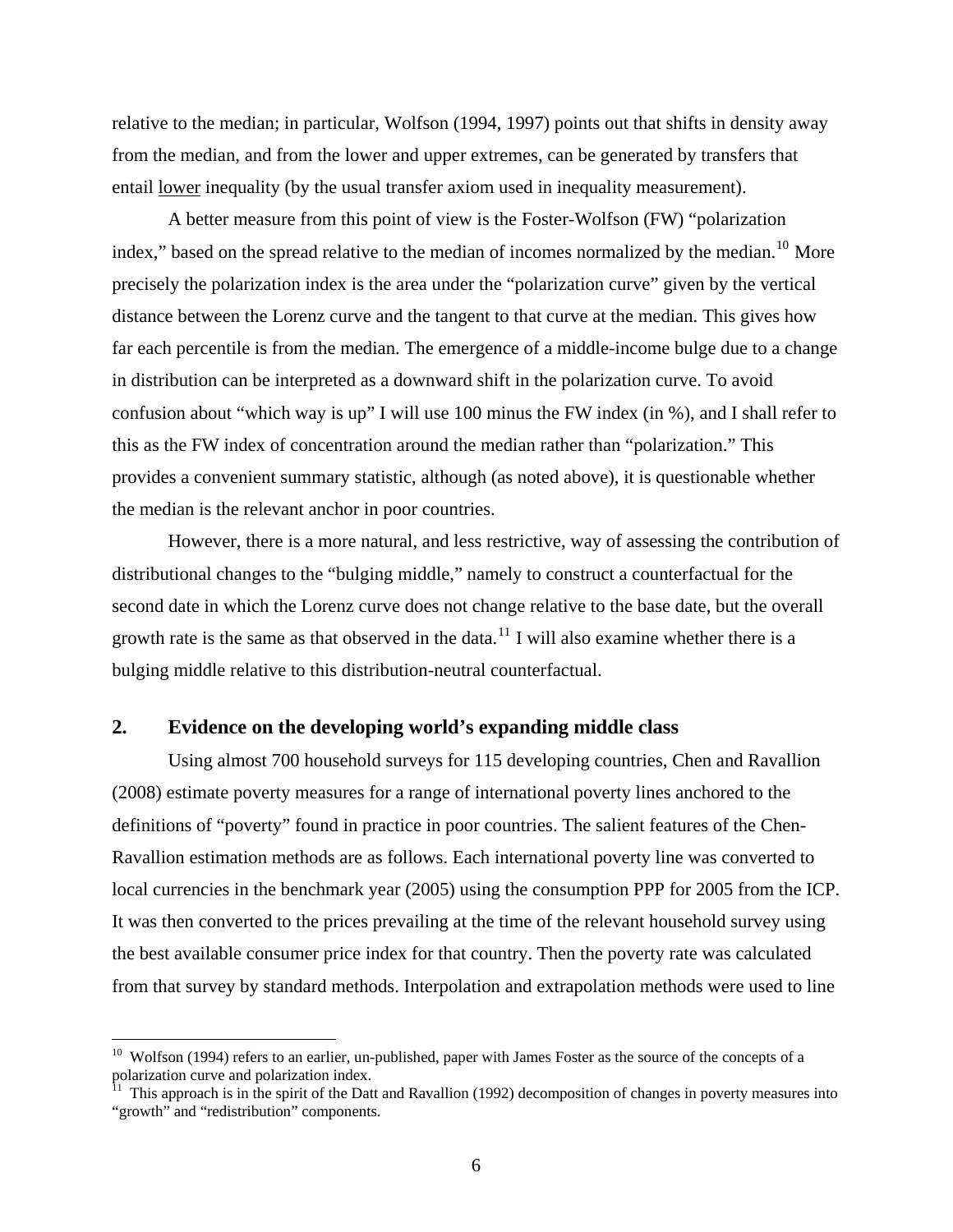<span id="page-8-0"></span>up the survey-based estimates with common reference years across countries, including 2005. Population-weighted aggregate measures were then formed by region and globally.

Table 1 reproduces the Chen-Ravallion estimates of the poverty rate for the \$2 a day line. Some notation will help for brevity. Let  $F_t(z)$  is the poverty rate (often called the "headcount index") at date  $t=(19)90$  and (20)05 for the poverty line *z* in \$'s per day at 2005 PPP. So Table 1 gives  $F_{90}(2)$  and  $F_{05}(2)$  by region and in the aggregate for the developing world.

On repeating these calculations using the \$13 a day line, I find that over 95% of the developing world in 2005 is deemed to be poor by US standards; Table 2 gives my estimates of  $F_{90}(13)$  and  $F_{05}(13)$ . It is striking how few people in the developing world are not poor by US standards. Possibly most notable is the count for India, which implies that only three million people are not poor by this standard. Under-reporting of consumptions in India's National Sample Surveys, or selective compliance in the survey's random samples, could well be leading to an under-counting of those not poor by US standards. But even if we use a poverty line of \$9 a day—equivalent to using the US poverty line but increasing all consumption levels by about 50%, which would seem a very large adjustment for measurement error—the count of those in India who are not poor by US standards rises to only six million in 2005.

It is no less striking how little  $F_t(13)$  has fallen very little over time—by only one half of a percentage point (Table 2). So the number of people living in poverty by US standards has risen over the period. In 2005, there were only 250 million people in the developing world who were not poor by US standards, rising from 170 million in 1990. Defining the "Western middle class" as those living above the US poverty line, the developing world added 80 million to the count of the middle class by this definition over 1990-2005.

Notice that, on comparing Tables 1 and 2, China's poverty ranking changes relative to the rest of the developing world. Using the \$2 line, China had a lower incidence of poverty than the average excluding China in 2005, but this reverses using the \$13 line; less than 2% (25 million people) of China's population had attained the US poverty line in  $2005$ <sup>[12](#page-8-0)</sup> China's accounted for about one quarter of the increase in the size of the Western middle class over this period.

 $12$  The 2005 ICP round was the first time that China had participated officially in the ICP, and the price data imply a higher PPP than past estimates from other sources, implying that China is poorer than we thought. The estimates reported here have attempted to correct for the "urban bias" in the sample frame of the 2005 ICP for China; for details see Chen and Ravallion (2009).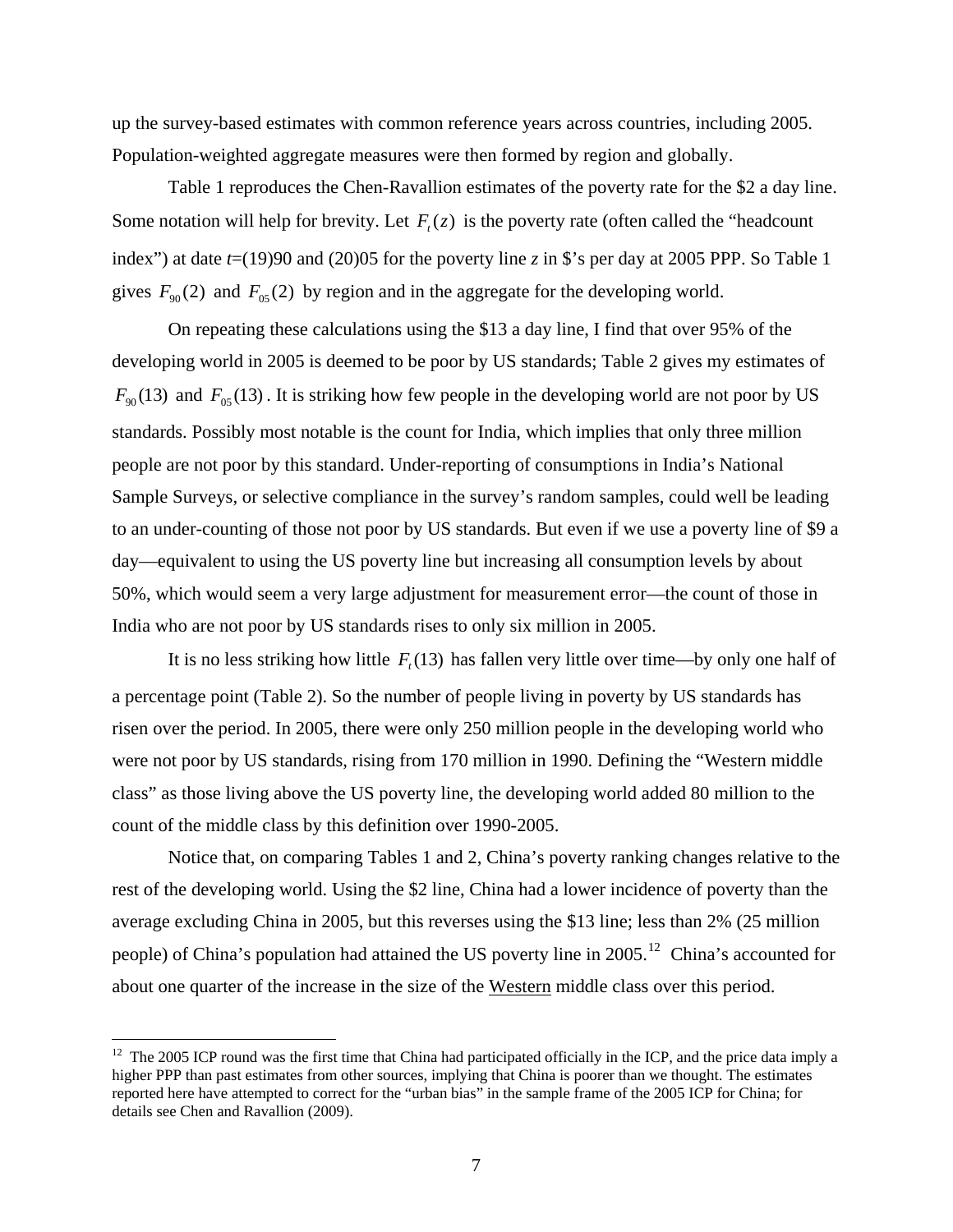<span id="page-9-0"></span>It is plain from Tables 1 and 2 that a large middle-income bulge emerged. Table 3 gives the population share of the developing world's middle class—the proportion living between \$2 and \$13 a day ( $F_t(13) - F_t(2)$ ). This increased from 33% in 1990 to 49% in 2005, or from 1.4 billion to 2.6 billion people. China accounts for half of this increase and East Asia as a whole for two-thirds. In 1990, only 15% of the Chinese population lived above \$2 but below \$13; by 2005 the proportion had risen to 62%. Though not as large (absolutely or proportionately) as for China, India saw an extra 117 million people join this middle-income group. Asia as a whole (east and south) accounts for 81% of the expansion in the number living between \$2 and \$13 per day. All regions of the developing world saw an increase in  $F_t(13) - F_t(2)$  except Eastern Europe and Central Asia where the number fell slightly over the period.

Where is the bulge within the (2, 13) interval of incomes? The empirical estimates of the CDF's and densities for 1990 and 2005 are given in Figure  $2<sup>13</sup>$  $2<sup>13</sup>$  $2<sup>13</sup>$  While a reduction in poverty is indicated for all lines, it is clear that this has not been a simple rightward displacement of the density function. Indeed, the mode has remained almost unchanged over this period, at around \$1.00 per day. The mean and median have increased, from \$3.14 and \$3.94 per day for 1990 and 2005 respectively for the mean, while the medians were \$1.47 and \$2.13. Instead of a simple rightward displacement, we have seen a marked "bunching up" due to a shift in densities from below the \$2 a day line to just above it, with the bulk of the gain in the interval \$2 to \$6 a day. The bulge in 2005 is mostly above the median. Figure 3 gives  $F_{0.05}(z) - F_{9.0}(z)$  for  $0 < z \le 13$ , i.e., the extent to which the poverty rate has fallen according to different poverty lines up to the US line. It can be seen that the reduction in the poverty rate peaks at about \$1.50 a day (almost exactly the 1990 median). The impact on the poverty rate falls below 5% points at poverty lines of about \$6 a day or higher.

It is clear that very little of the expansion in the developing world's middle class was due to its "upper middle class," namely those living above the highest poverty line found amongst developing countries, but still below the US line. Over 1990-2005, the estimated value of  $F_t(13) - F_t(9)$  rose from 3.1% to 4.3%, or from 139 million to 233 million. Of the extra 1.2 billion people who joined the middle class, only 95 million made it to this upper stratum.

<sup>&</sup>lt;sup>13</sup> The densities were estimated by taking the empirical derivatives of the estimated CDFs derived using *[PovcalNet](http://econ.worldbank.org/povcalnet)* for each of 25 selected poverty lines.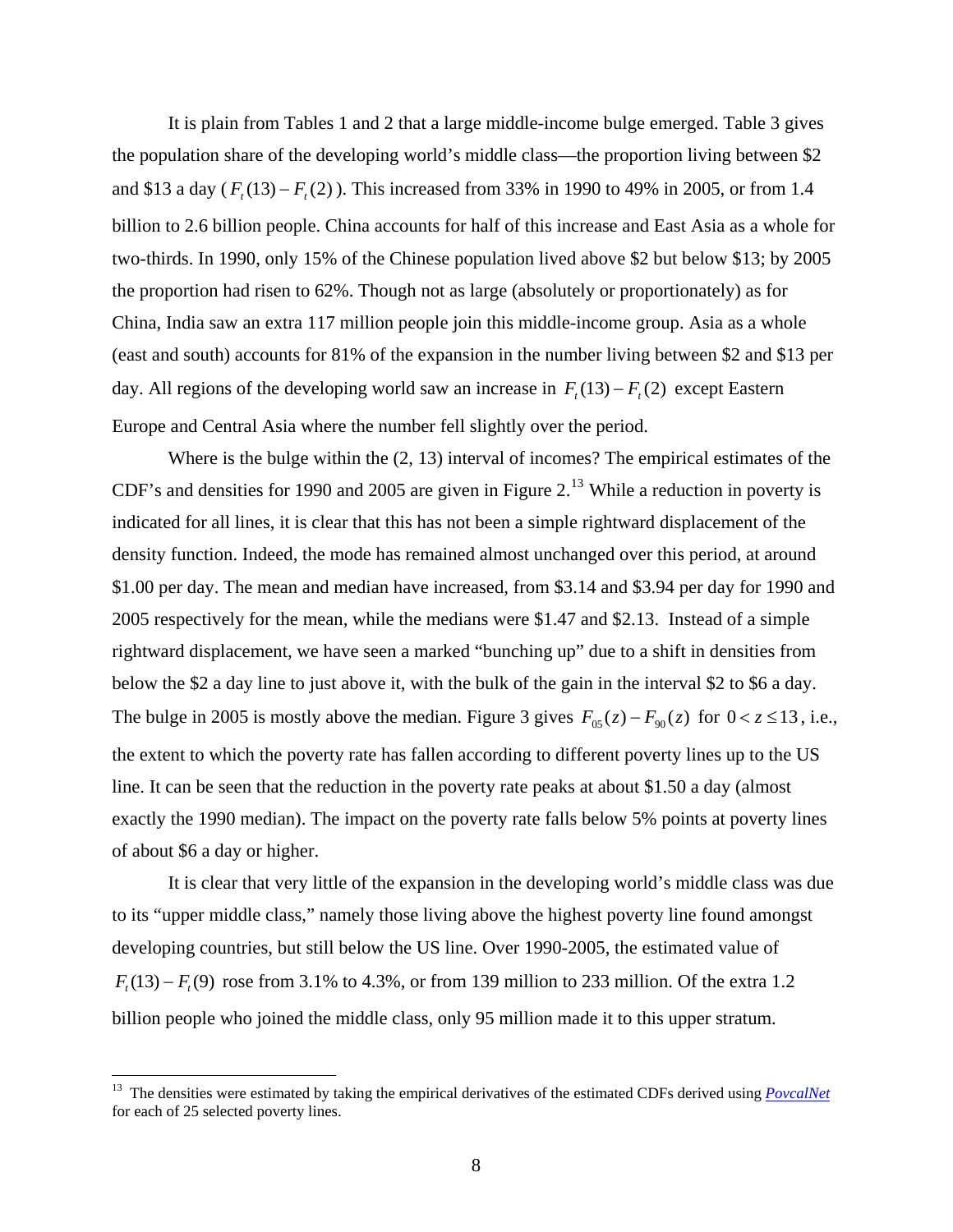The shift in the density functions reflects in part the overall positive growth in the mean. Recall that two methods are to be used for isolating the contribution of distributional shifts. The first method is the Foster-Wolfson index of concentration around the median. This rose from 61.3% to 63.9% over 1990-2005, indicating that the changes in the distribution of incomes normalized by the median entailed higher concentration around the median.

The second method uses the aforementioned distribution-neutral counterfactual, as in Figure 3. Here I have calculated the poverty impacts when the distribution moves horizontally according to the proportionate increase in the mean between 1990 and 2005, i.e., all 1990 income levels are scaled up by the same growth rate, leaving relative distribution at its 1990 level.

Comparing the two curves in Figure 3, it is evident that the actual changes in relative distribution had substantial impacts on poverty, as judged by developing country standards. Under the counterfactual we would have seen lower poverty impacts at low poverty lines and higher impacts at high lines. When assessed relative to this counterfactual, the bulge now starts below the 2005 median and persists until a turning point at about \$8 per day. If we define the bulge as more than a 2 percentage point gap between the actual and counterfactual distributions then it spans the interval \$1.00-\$5.00 per day, containing 63% of the developing world's population. (The region \$1.25-\$5.00 contains 53% of the population.) If instead we define the bulge as more than a 6 percentage point gap then the region narrows to about \$1.50-\$3.00 a day (or about 0.6 median to 1.4 median); 30% of the population is in this interval.

Focusing on the \$2 a day line, the actual growth process of the developing world implied a 25.8% (proportionate) reduction in the poverty rate over 1990-2005 (Table 1). The implied elasticity of poverty reduction with respect to the overall survey mean is -1.0. By contrast, the counterfactual growth process implies a 15.0% drop in the \$2 a day poverty rate and an elasticity of -0.6. The overall growth process in the developing world has clearly been more pro-poor than implied by distribution-neutral growth.

The elasticity varies markedly with the poverty line. Figure 4 gives the elasticity of  $F_t(z)$ with respect to the mean holding relative distribution constant across the full range of poverty lines; given that  $F_t(z)$  is homogeneous of degree zero in the mean and *z* the point elasticity is given by  $-\zeta f_t(z)/F_t(z)$  (Kakwani, 1993). The absolute elasticity falls sharply at poverty liens under \$2 a day, from 3.0 at a line around \$1.00 a day to 1.0 at around \$2. The figure also gives the elasticities that would have been obtained in 2005 if the growth process over 1990-2005 had

9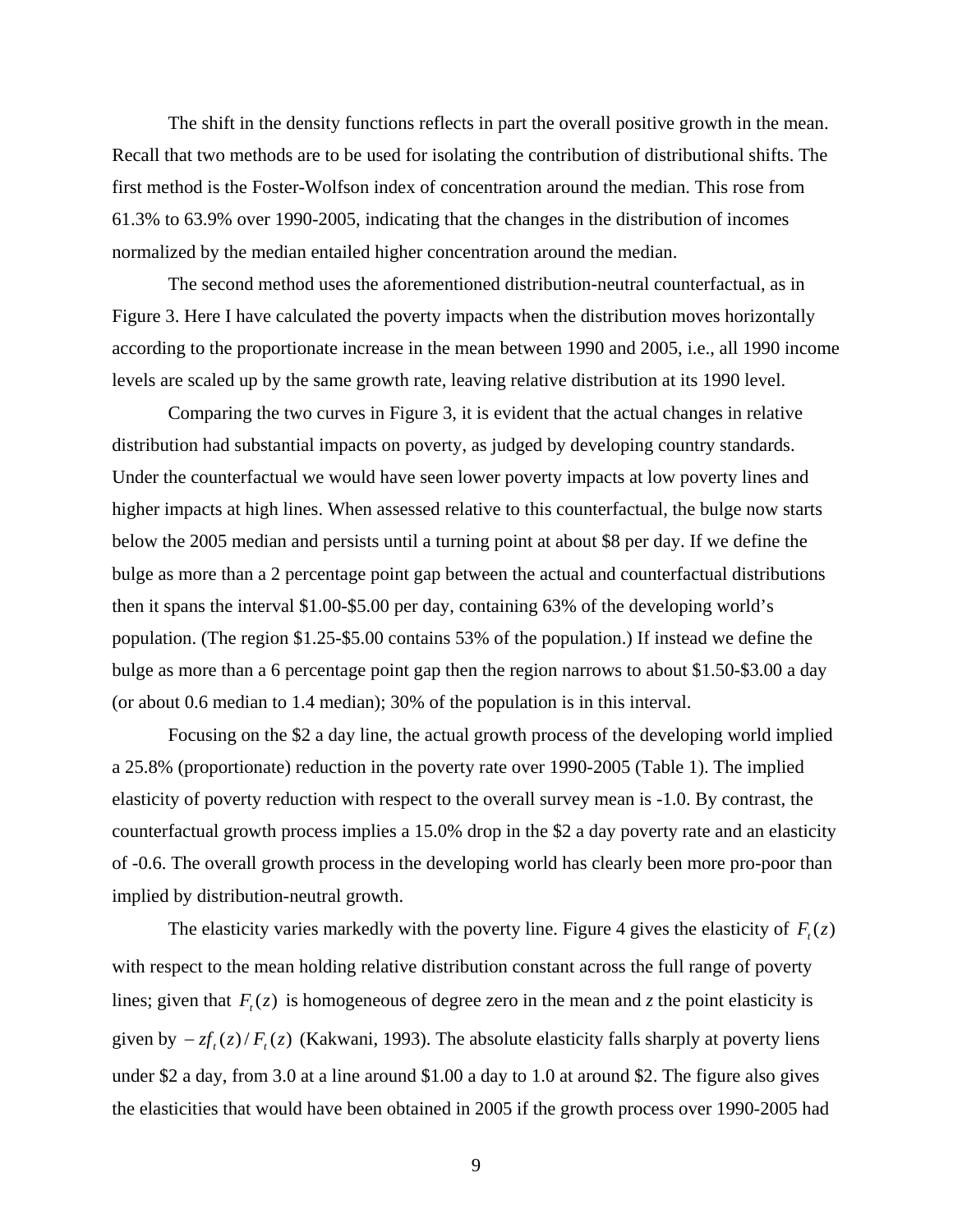<span id="page-11-0"></span>been distribution-neutral for the developing world as a whole. The distributional shifts have raised the elasticity across all line, but only noticeably so over about \$2 a day.

#### **3. Bulging middles within developing countries?**

For each of almost 100 developing countries, it is possible to assess whether there has been a bulging middle over time. I have constructed the longest spells between two surveys, both using the same indicator, either consumption or income per person.<sup>[14](#page-11-0)</sup> The median year of the first survey is 1991 while the median for the second is 2004. The median interval between surveys is 13 years and the interval varies from three to 27 years. All changes between the surveys are annualized. Again I use both the changes in the population share between \$2 and \$13 a day and the changes in the FW index of concentration around the median. Recall that the former measure directly reflects growth in the mean, while the latter is a distributional measure; I also examine distributional changes in the former measure. Precise sample sizes vary depe nding on the variables used in the ana lysis.

Some further notation will be useful. Let the absolute and proportionate annualized differences for the variable *x* be  $d_i(x_i) = (x_i - x_{i\ell - \tau_i})/\tau_i$  and  $g_i(x_i) = (\ln x_i - \ln x_{i\ell - \tau_i})/\tau_i$ respectively, for country *i* looking back from date *t* over a time interval of length  $\tau_i$ . Note that  $g_i(.)$  is simply the average growth rate of *x* over the period, so  $g_i(\mu_i)$  is the rate of growth in the mean,  $\mu_{it}$ . Also let  $F_{it}(z)$  denote the CDF for country *i* at date *t*, giving the proportion of the population living in households with consumption or income not exceeding *z* in \$'s per day at 2005 PPP. (So  $F_t(z)$  is the population weighted mean of  $F_{it}(z)$  over all *i*.) In measuring the size of the middle class in a given country, I will use both the absolute difference  $A_{it} \equiv F_{it}(13) - F_{it}(2)$  and the relative difference,  $R_{it} \equiv F_{it}(13) / F_{it}(2)$ . Note that  $g_i(R_{it})$  is also the difference in growth rates for the poverty measures evaluated at \$13 and \$2 a day.

#### *Sizes of the middle class across countries*

 $\overline{a}$ 

Table 4 gives a 5x5 contingency table that summarizes the joint distribution across the two survey rounds of the sizes of the middle class across countries. A strong positive correlation

<sup>&</sup>lt;sup>14</sup> When both were available, consumption was generally preferred The only exception was Peru, for which a much longer time period could be covered using income-based distributions.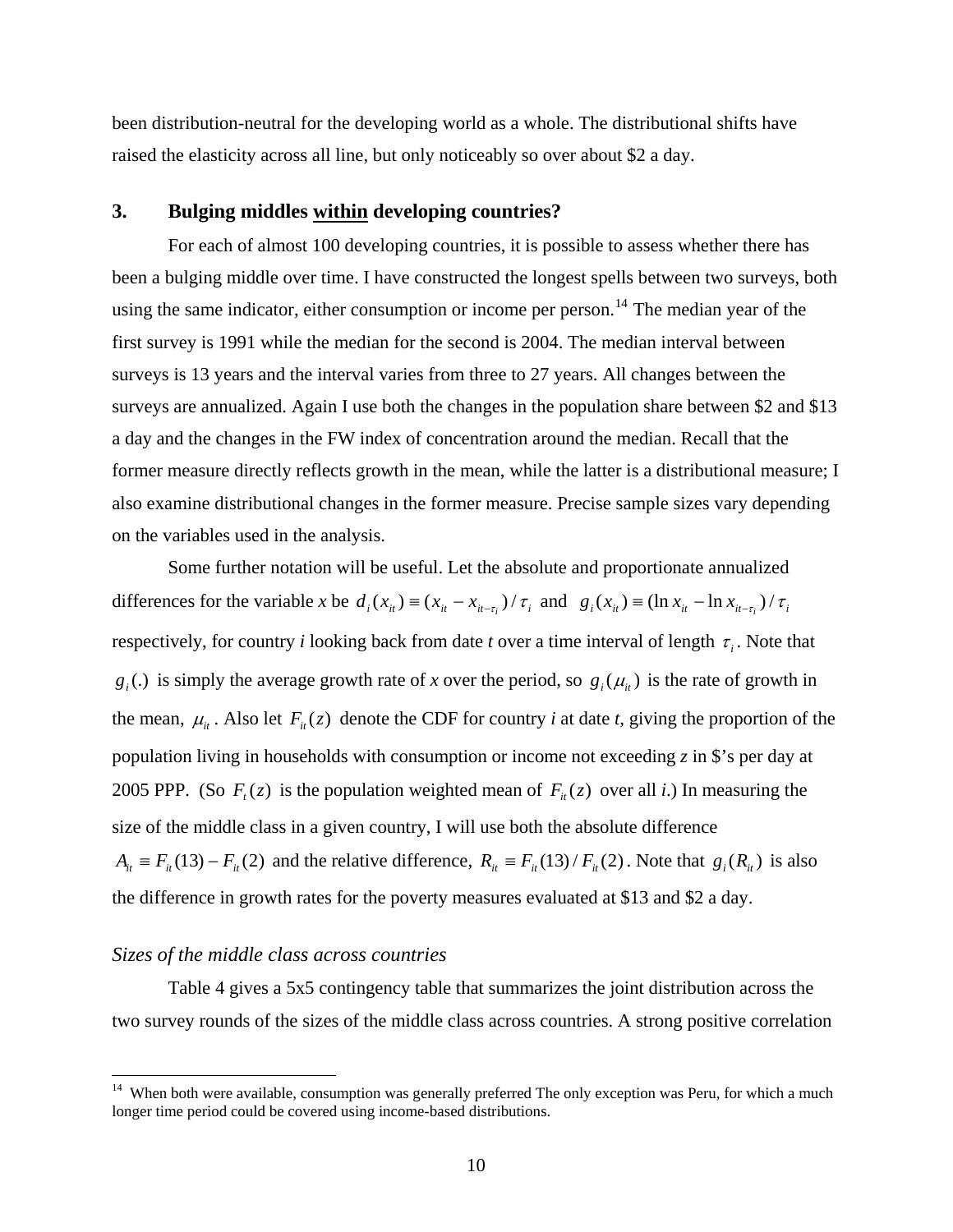<span id="page-12-0"></span>is evident.<sup>[15](#page-12-0)</sup> There are two main off-diagonal elements. The first is the expanding middle-class amongst those countries that started with middle-class shares less than 40%. Secondly there is a marked fall in the size of the middle-class in some countries that started with a large share (over 80%) of the population in the \$2-\$13 interval; some of this is undoubtedly measurement error.

Figure 5 plots the size of the middle class for the latest survey against the earliest (i.e.,  $A_{it}$  against  $A_{it-t}$ ). The regression line has a slope significantly less than unity; the regression coefficient is 0.704 with a robust standard error of 0.050, and the intercept is 18.776%  $(s.e.=3.149)$ .<sup>[16](#page-12-0)</sup> (The fixed point solution is at a middle-class share of 63.5%.) The share of the mean  $g_i(R_i)$  is 0.024 (and the median is 0.011) or a growth rate of about 2% per year. population living between \$2 and \$13 a day rose in 64 out of the 99 countries. The mean  $d_i(A_{it})$ was 0.22 percentage points per year and the median was 0.45 percentage points per year. The

There is a markedly bimodal distribution across countries in the population shares living between \$2 and \$13 a day; this is evident in the clustering of data points in Figure 5 but is easier to see in the kernel density functions for  $A_{it}$  and  $A_{it-\tau}$  in Figure 6.<sup>[17](#page-12-0)</sup> Taking a share of 40% as the cut-off point, 30 countries are in the lower mode and 69 are in the upper one for the most recent survey; the corresponding counts for the earliest surveys are 42 and 57 (Table 4). Over time, there has been a shift of density toward the upper mode, away from the lower one.

There is a notable regional concentration of Sub-Saharan African (SSA) countries in the lower mode. Two-thirds (20 out of 30) of the lower-mode countries in Figure 6 for the most recent survey rounds in SSA (versus 29% for the sample as a whole) and over two-thirds (20 out of 29) of the SSA countries in the sample are in the lower mode. In the latest survey rounds, the mean population share in the \$2-\$13 interval for SSA was 27.6% (s.e.=3.5%) as compared to 63.5% (s.e.=2.3%) in the set of all other countries. In the earliest survey rounds, the corresponding means were  $22.9\%$  (4.3%) and 58.8% (2.9%).<sup>[18](#page-12-0)</sup> (In both cases, the difference between SSA and non-SSA countries is statistically significant at the 1% level.)

<sup>&</sup>lt;sup>15</sup> Cramer's V statistic is 0.453 and the contingency coefficient is 0.671. Pearson's test gives a Chi-square of 81.35, which is significant at better than the 1% level.

<sup>&</sup>lt;sup>16</sup> All standard errors reported in this paper are corrected for heteroskedasticity using White's method.

<sup>&</sup>lt;sup>17</sup> The fact that Figure 4 suggests "convergence" to a common signal middle-class share yet there is marked bimodality in the densities echoes Quah's (1996) critique of past interpretations of "growth regressions."

 $^{18}$  The population share in the \$2-\$13 interval is also correlated with whether the survey used consumption or income, with lower share for consumption surveys. However, this difference vanishes if one controls for SSA countries; the correlation stems from the fact that SSA countries have mostly used consumption.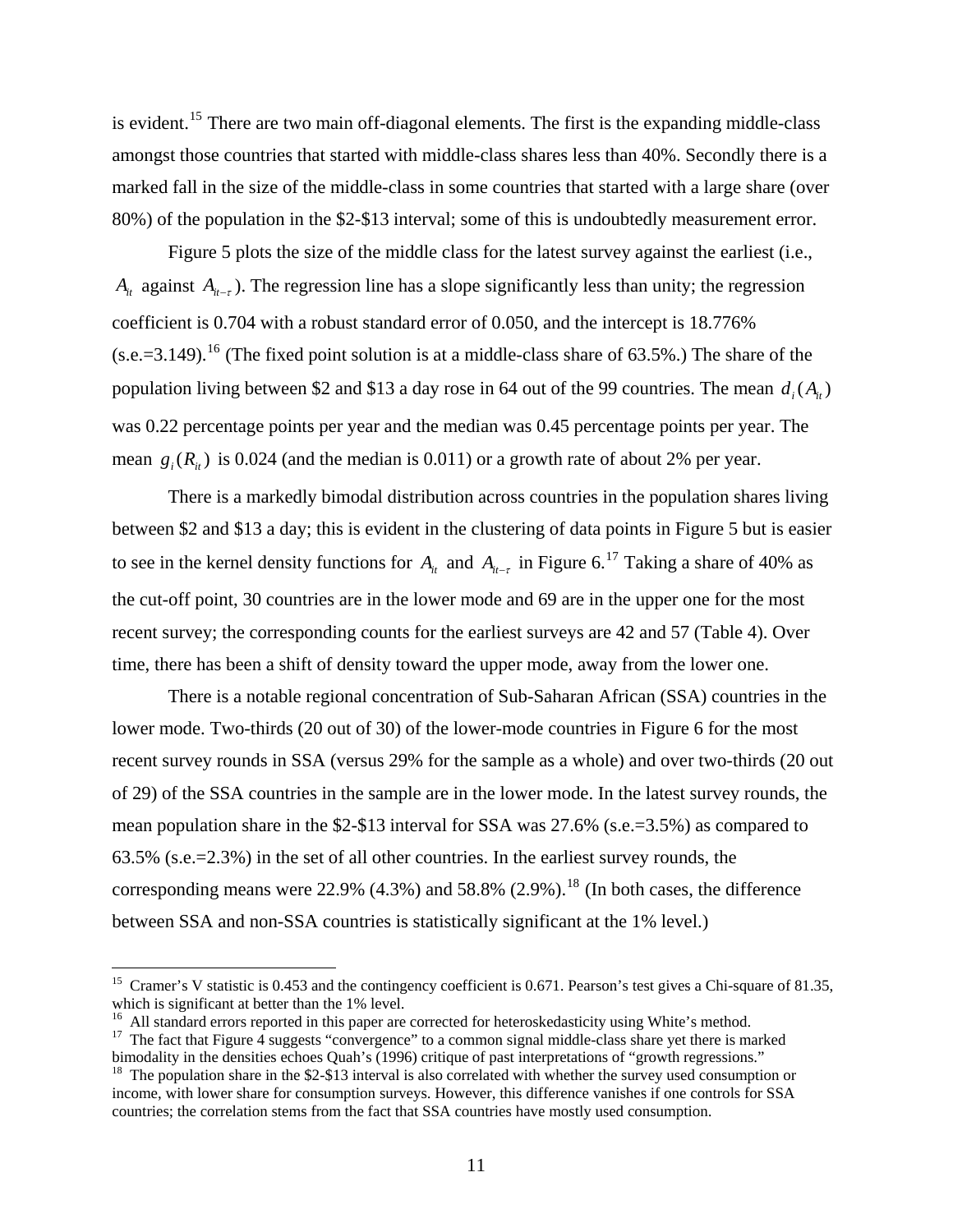Does the middle class expand or contract as an economy grows? Plainly that depends on whether growth is more effective in reducing poverty by the standards of poor countries, or poverty by US standards. Empirically, the answer is clear: the pace at which the middle-class expands tends to be higher in more rapidly growing economies. The correlations are higher for the proportionate changes in the middle's population share; the annualized change in the log of the ratio of the proportion living below \$13 to that below \$2 has correlation coefficients of 0.55 and 0.37 with the growth rates in the survey means and national accounts (NAS) consumption per capita respectively. The corresponding correlations with the annualized changes in the levels of the population shares living between \$2 and \$13 are 0.28 and 0.19. Figure 7 plots the proportionate middle-income bulges ( $g_i(R_i)$ ) against the growth rates in the means,  $g_i(\mu_i)$ . The regression coefficient in Figure 7 is 1.248 with a robust standard error of 0.212 (n=91) and  $R<sup>2</sup>=0.333$ . Evidently this regression coefficient is the difference between the regression coefficient of  $g_i(F_i(13))$  on  $g_i(\mu_i)$  and that for  $g_i(F_i(2))$  on  $g_i(\mu_i)$ . Thus the positive growth effect in Figure 7 can be interpreted as saying that the growth elasticity of poverty reduction is greater (in absolute value) for the lower poverty line. The regression coefficient of  $g_i(F_i(2))$  on  $g_i(\mu_i)$  is -1.372 (s.e.=0.231; n=91) while the corresponding regression coefficient for  $g_i(F_i(13))$  is -0.124 (s.e.=0.036), although it is higher if one uses all the observations (including those for which  $g_i(F_i(2))$  cannot be calculated given that one or both poverty rates are zero); for that sample the coefficient is  $-0.20$  (s.e.= $0.05$ ; n=99).

There is no sign at country level of a non-zero mean distributional effect on the size of the middle-class. This is evident in Figure 7, on noting that the regression line passes though the (0,0) point, implying that the ratio of the population share under \$13 to that under \$2 is roughly stationary at zero growth. (The intercept of the regression in Figure 7 is 0.003 with a standard error of 0.006.) So the overall distributional effect on the expansion in the middle class for the developing world as a whole is driven largely by the between-country effect rather than withincountry. Even so, changes in distribution (in both directions) within countries have contributed to the changes in the size of their middle class. This is suggested by the fact that the growth rates in the mean only explains one third of the variance in Figure 7, although measurement errors are likely to be playing a role and it is difficult to distinguish these from idiosyncratic distributional shifts. It is at least suggestive that if one adds to the regression in Figure 7 a control for changes

12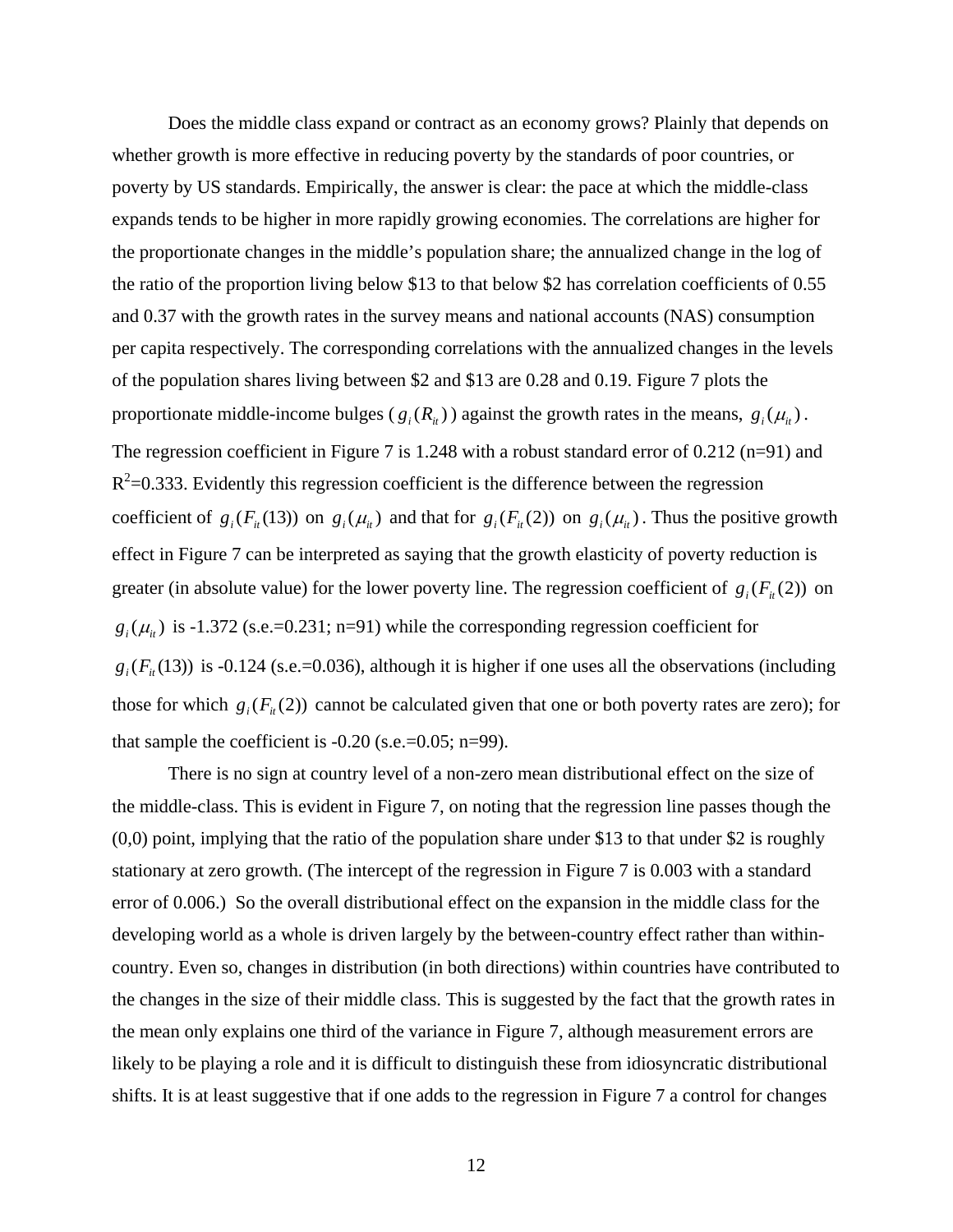<span id="page-14-0"></span>in inequality (measures by the log difference in the Gini index) this is significant (at the 5% level), with a negative coefficient, and the share of the variance explained rises to one half.

#### *Concentration around the median*

The mean Foster-Wolfson index rose only slightly over the period, at 63.9% and 64.9% for [19](#page-14-0)90 and 2005 respectively; the median increased from  $64.6\%$  and  $65.6\%$ .<sup>19</sup> The density of the annualized growth rates in the FW index is centered at a small negative value; the mean change is -0.13% per year. The index has fallen slightly more often than it has risen; 48 out of 91 countries show a decrease. The majority of developing countries have not experienced higher density in a neighborhood of the (country-specific) median, although there has been a clear tendency for bunching up above the \$2 line. Consider, for example, the two most populous countries, China and India. In marked contrast to the findings in Table 3, China's FW index has tended to fall over time, while India's has remained largely unchanged.<sup>[20](#page-14-0)</sup>

 As an aside, it can be noted that, despite the conceptual differences noted by Wolfson (1994, 1997), the FW index is highly correlated with a standard inequality index.<sup>[21](#page-14-0)</sup> The correlation coefficients between the FW index of polarization and the Gini index of inequality in the most recent surveys is 0.94 (and 0.92 for the earliest survey). The correlation coefficient between the changes over time in the two measures is 0.83. However, the Gini index is the better predictor of changes in the poverty rate; if one includes both the change in the log Gini index and the change in the log FW polarization index as extra controls in the regression of  $g_i(R_i)$  on  $g_i(\mu_i)$  (Figure 7) only the Gini index is significant at the 5% level.

There is little sign that changes in the FW index of concentration around the median have been correlated with rates of economic growth over the same time period. The correlation coefficients between the annualized growth rate in the index and the real annualized growth rate in the survey mean is 0.09 while the correlation with the corresponding growth rates in real consumption per capita from the national accounts is 0.00. It is not the case that more rapidly

<sup>&</sup>lt;sup>19</sup> Given that these mean FW indices across countries do no include the between-country component of the distributional change, they are higher than the overall FW indices reported earlier in this paper. Recall also that this is 100 minus the usual FW "polarization" index.

<sup>&</sup>lt;sup>20</sup> For the longest time periods available, China's FW index fell from 74.5% to 61.1% over 1981-2005, while India's remained fairly similar, at 75.0% and 74.5% for 1977/78 and 2004/05 respectively.

 $21$  A similar point is made by Zhang and Kanbur (2001), using data for China.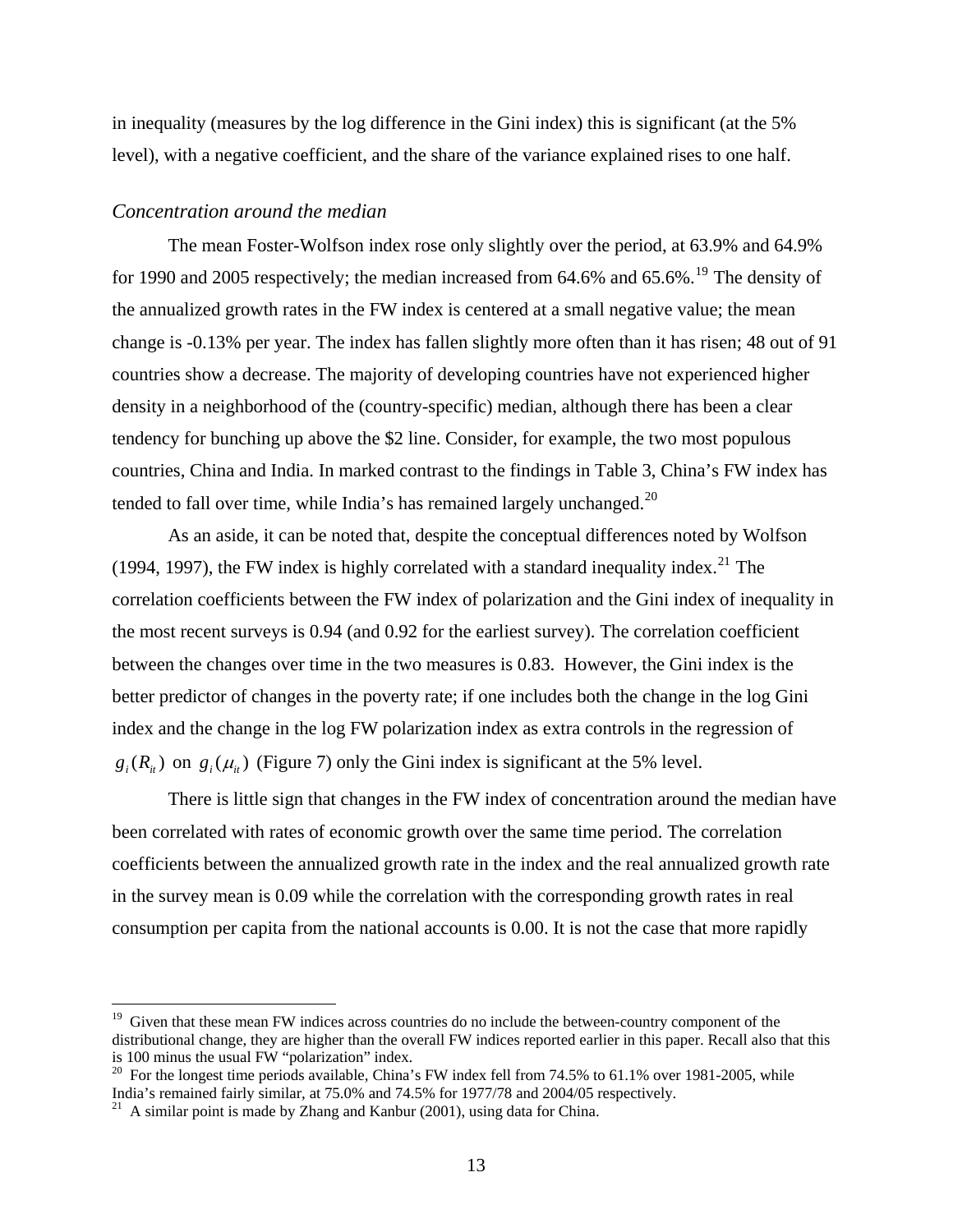<span id="page-15-0"></span>growing developing economies have experienced higher (or lower) rates of increase in the extent of polarization by this measure.

However, there is a strong positive correlation between the initial level of mean consumption and the subsequent change in the FW index; Figure 8 plots the annualized proportionate change in the index against the log of the initial mean.<sup>[22](#page-15-0)</sup> The correlation is just as strong with the initial \$2 a day poverty rate  $(r=0.33)$ , and the turning point is at a poverty rate of 24.83% (s.e.=8.78%). So there is evidence of a middle-income bulge relative to the median emerging in the poorer countries within the developing world.

 Table 5 brings the above observations together in the form of regressions for the growth rates (annualized log differences) in the two measures used above; the regressors are the growth rate and the initial mean, using both survey means and household consumption per capita from the NAS. The growth effects on the bulge in the population shares in the (\$2, \$13) interval are evident for both surveys means and NAS data, though smaller for the latter. Note that the effect of the initial mean has opposite effects on the two dependent variables. Given that the regression includes the growth rate, the coefficient on the initial mean can be interpreted as a distributional effect. So the finding that the distributional effects in poorer countries tended to generate greater bulge around the median is not robust to the choice of that measure in that focusing on the income space above \$2 a day gives the opposite conclusion. This sensitivity to the choice of measure is probably not too surprising given that the FW index is centered on the median while the bulk of the shift in density relative to the distribution-neutral counterfactual is to a region somewhat above the median. In fact, on controlling for the growth rate, I find no significant partial correlation between the two measures (a t-statistic of 0.78 using the growth rate in the survey mean and 1.34 using the growth rate for NAS consumption).

#### **4. Does a larger middle class help assure pro-poor growth?**

1

Looking back over time, the countries with a larger middle-class tended to attain higher subsequent rates of poverty reduction from a given rate of growth. Regressing the rates of poverty reduction ( $g_i(F_i(2))$ ) on both the rate of growth ( $g_i(\mu_i)$ ) and its interaction with either the absolute share of the population in the middle class ( $A_{it-1}$ ) or the log relative share ( $\ln R_{it-1}$ ) **I** 

 $22$  Figure 7 uses the survey means. The correlation is also found using private consumption per capita from the national accounts (r=0.31; prob.=0.006). The correlation is also robust to adding a regression control for the initial level of the polarization index.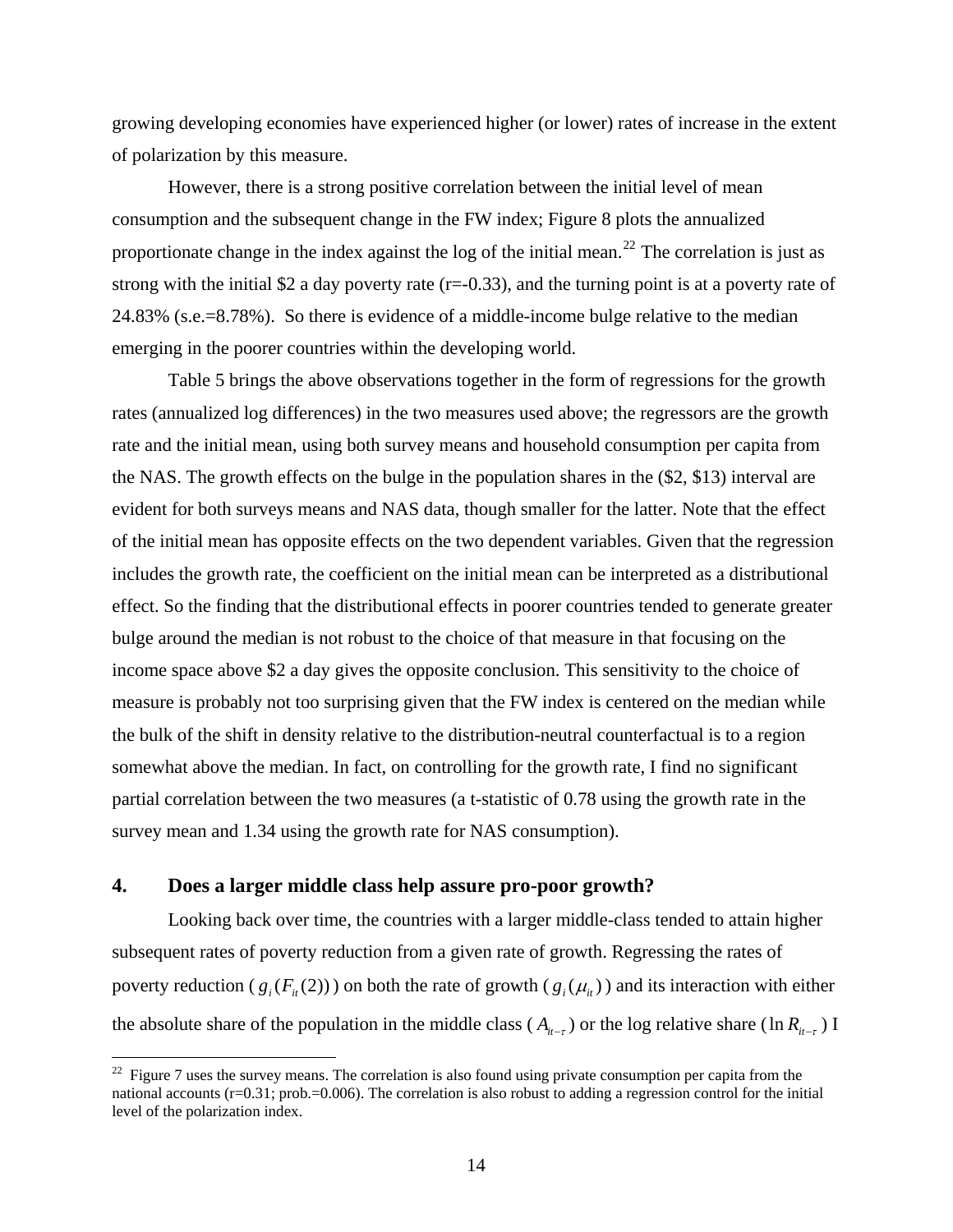<span id="page-16-0"></span>found that the interaction effect has a significant negative coefficient. However, I also found that this effect was almost entirely attributable to the poverty rate for the \$2 line; it is the differences in the extent of poverty by this line that account for the bulk of the cross-country variance in the size of the middle class.

So the (absolute) growth elasticity of poverty reduction tends to be lower in countries with a higher initial poverty rate.<sup>[23](#page-16-0)</sup> Poorer countries tend to experience lower proportionate impacts on their poverty measures from any given rate of growth. Furthermore, the countries with high current poverty rates have tended to experience less middle-income bulge.<sup>[24](#page-16-0)</sup> All this suggests that those countries that have enjoyed the largest expansions in their middle class that will be most vulnerable to aggregate economic downturns in the wake of the crisis.

However, there is an important caveat to this argument. It is not the proportionate impact on poverty that one is most concerned with in this context, but the absolute impact, for that is what matters to the number of people experiencing extreme poverty. When talking about the developing world as a whole, this is not an issue. But it is relevant to cross-country comparisons. Furthermore, the tendency for growth to be less poverty-reducing in poorer countries vanishes when one focuses instead on the absolute impacts. This is evident from the regressions reported in Table 6. The left panel (regressions (1)-(4)) gives regressions of the annualized change in the log of the \$2 a day poverty rate against both the annualized growth rate in the mean and its interaction with the initial poverty rate. Both Ordinary Least Squares (OLS) and Instrumental Variables (IV) estimators are given; the IV method uses the growth rate in private consumption per capita from the NAS as the instrument for the growth rate in the survey mean.<sup>[25](#page-16-0)</sup> The table

 $23$  Mathematically, this elasticity will be a function of the mean (relative to the poverty line) and the properties of the Lorenz curve, roughly interpretable as "inequality." Ravallion (1997) argued that in high inequality countries the poor will tend to have a lower share of the gains from growth and showed that this holds empirically; this was substantiated in a larger data set by Ravallion (2007). Ravallion (1997) did not, however, find empirically that the growth elasticity of poverty reduction varied systematically with the mean. Lopez and Serven (2006) show that if incomes are log-normally distributed, then such a variation with the mean is implied theoretically, and they show that log-normality is a good approximation empirically. Easterly (2009) conjectures that the initial poverty rate is likely to be the better predictor of the elasticity though no evidence is provided. The results reported in the present paper, on a larger and better quality data set than used by Ravallion (1997, 2007), suggest that differences in the initial mean are important for explaining differences in the elasticity, and that the initial poverty rate is an even better predictor than the initial mean, consistently with Easterly's conjecture.

 $24$  The correlation coefficient between the log of the \$2 a day poverty rate in the most recent survey and the proportionate increase in the share of the population between \$2 and \$13 a day is 0.620.

 $^{25}$  Following Ravallion (2001), this IV allows for the possibility that a spurious negative correlation exists due to common measurement errors (given that the poverty measure and the mean are calculated from the same surveys)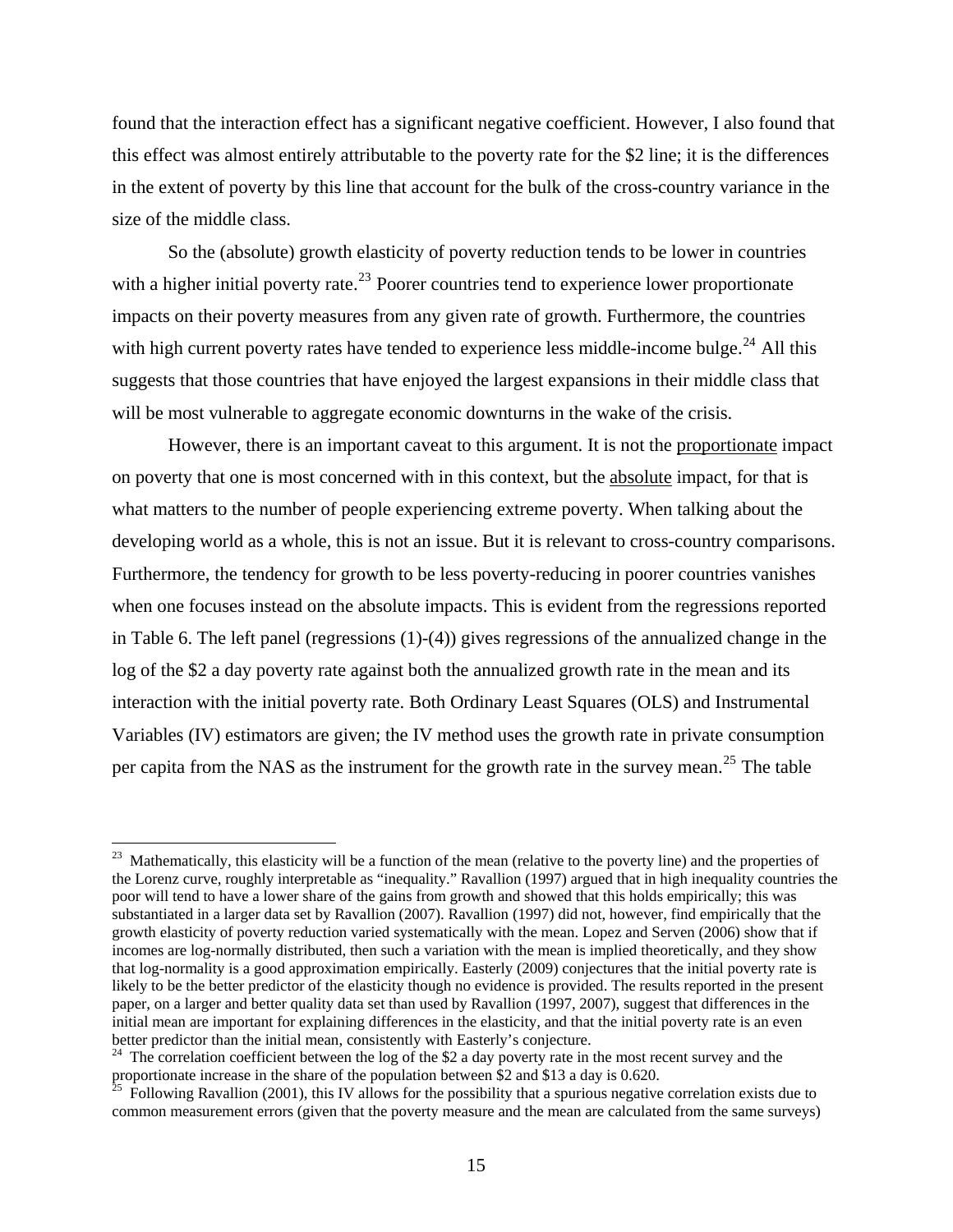<span id="page-17-0"></span>also gives homogeneity tests, which pass comfortably; by implication, the relevant growth rate is the poverty adjusted rate, as given by the growth rate *times* one minus the poverty rate.

The positive interaction effects between the growth rate and the initial poverty rate for the regressions (1)-(4) in Table 6 confirm that the (absolute) growth elasticity of poverty reduction tends to be lower in poorer countries.<sup>26</sup> However, when we turn to the right panel (regressions (5) and (6)) the interaction effect vanishes—indeed it switches sign. In terms of the absolute impacts on poverty, higher growth tends to be more poverty reducing in poorer countries, n ot less. Conversely, the poorer the country, the greater the absolute impact on poverty that is to be expected from any given rate of aggregate economic contraction.

This distinction between the proportionate and absolute impacts of economic growth on poverty has an important implication for development efforts to attain the first Millennium Development Goal (MDG1), namely to halve the 1990 poverty rate by 2015. Easterly (2009) argues that MDG1 is harder to achieve in Africa because the growth elasticities of poverty reduction are likely to be lower (in absolute value) than elsewhere, given that poverty incidence tends to be higher. The results of the present paper make clear that this argument depends crucially on the fact that MDG1 calls for a common proportionate decrease.

When applied to specific countries, this is an odd feature of MDG1. Aiming for a common proportionate decrease is plainly inconsistent with an aid strategy that focuses on reducing aggregate poverty (no matter where one happens to live) using aid allocations across countries that differ in the relevant parameters (growth prospects, aid effectiveness in promoting growth, growth elasticities of poverty and initial levels of poverty).<sup>[27](#page-17-0)</sup> While it might be a moot point how much aid allocations in practice are guided by MDG1 (or aggregate poverty reduction), it can be argued that focusing on MDG1 at country level is not only unfair to Africa but would also distort aid policies against attaining MDG1 in the aggregate.

 $^{26}$  It might be conjectured that this is an "Africa effect" given past findings in the literature indicating that SSA tends to have lower growth elasticities of poverty reduction (Chen and Ravallion, 2004, 2008). However, the effect persists (with similar size and significance) if one adds a dummy variable for SSA countries (both on its own and interacted with the growth rate) to these regressions.

 $27$  The marginal impact of external aid (per capita) to a given country on the number of poor in the world is given by the product of the (country-specific) values of the growth elasticity of poverty reduction, the marginal impact on log mean income of extra aid and the initial poverty rate in that country. Minimizing aggregate poverty by equating marginal impacts would clearly entail differing proportionate impacts on poverty, depending on the country-specific parameters.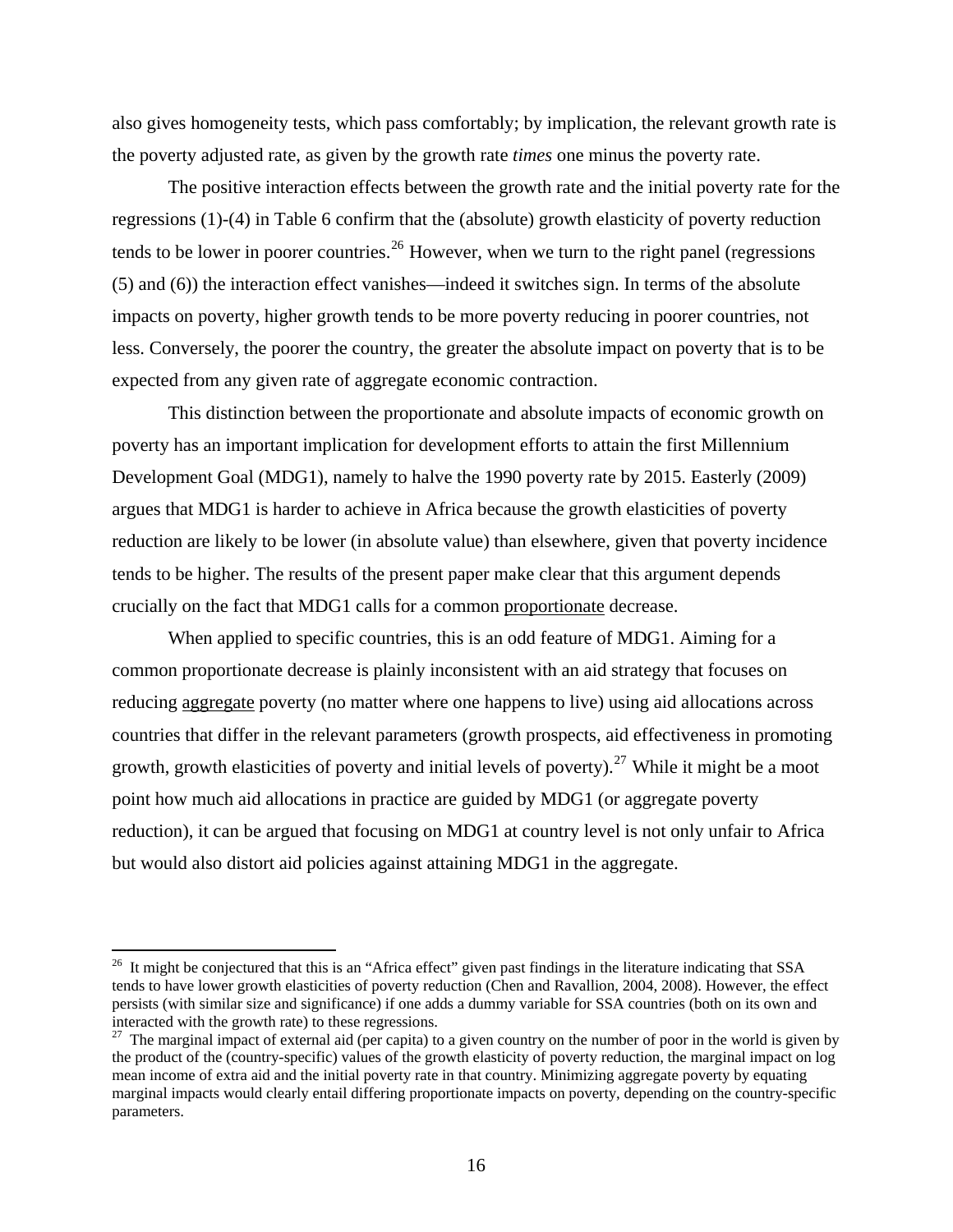#### **5. Conclusions**

Like "poverty," the term "middle-class" is defined differently in different countries at different levels of economic development. Some observers have applied a rich-world concept of what it means to be middle class to the developing world. By one such definition found in the literature barely one person in 20 is deemed to be middle class in the developing world, and that proportion has changed little between 1990 and 2005, though with population growth an extra 80 million people in the developing world joined this "Western middle class" over that period.

This paper has focused instead on a definition that seems more defensible in the context of developing countries. Someone is identified as being in the developing world's middle class if she lives in a household with consumption per capita between \$2 and \$13 a day at 2005 purchasing power parity. The lower bound is the median poverty line of developing countries while the upper bound is based on the US poverty line. In 1990, about one person in three in the developing world was middle class by this definition; by 2005 the proportion had risen to one-intwo. An extra 1.2 billion people joined the middle class over 1990-2005.

This expansion in the middle class was not simply a horizontal shift in distribution whereby all income levels rise by a similar proportion. Instead, the huge expansion in the size of the developing world's middle class reflects global distributional shifts that have entailed greater poverty reduction at low poverty lines than one would have expected under a distribution-neutral growth process. The modal income level has increased very little with the rise in the mean. Instead, fewer people live near the mode, and densities have become "bunched up" just above \$2 a day.

The more dense middle of the distribution can thus be seen as an implication of a pattern of aggregate economic growth in the developing world as a whole that has favored very poor people. The high growth rates of China and India have played an important role in producing the middle-income bulge in the developing world as a whole; indeed, China alone accounts for half of the 1.2 billion new entrants to the middle-class over 1990-2005.

The vulnerability of this new middle class to aggregate economic contraction is obvious; one-in-six people in the developing world now live between \$2 and \$3 per day. As the developing world confronts the spillover effects of the global financial crisis, lower growth rates are expected, with forecasts being revised downwards rapidly (as I write in late 2008), though with positive growth still expected. Whether the overall pace of poverty reduction slows, or is

17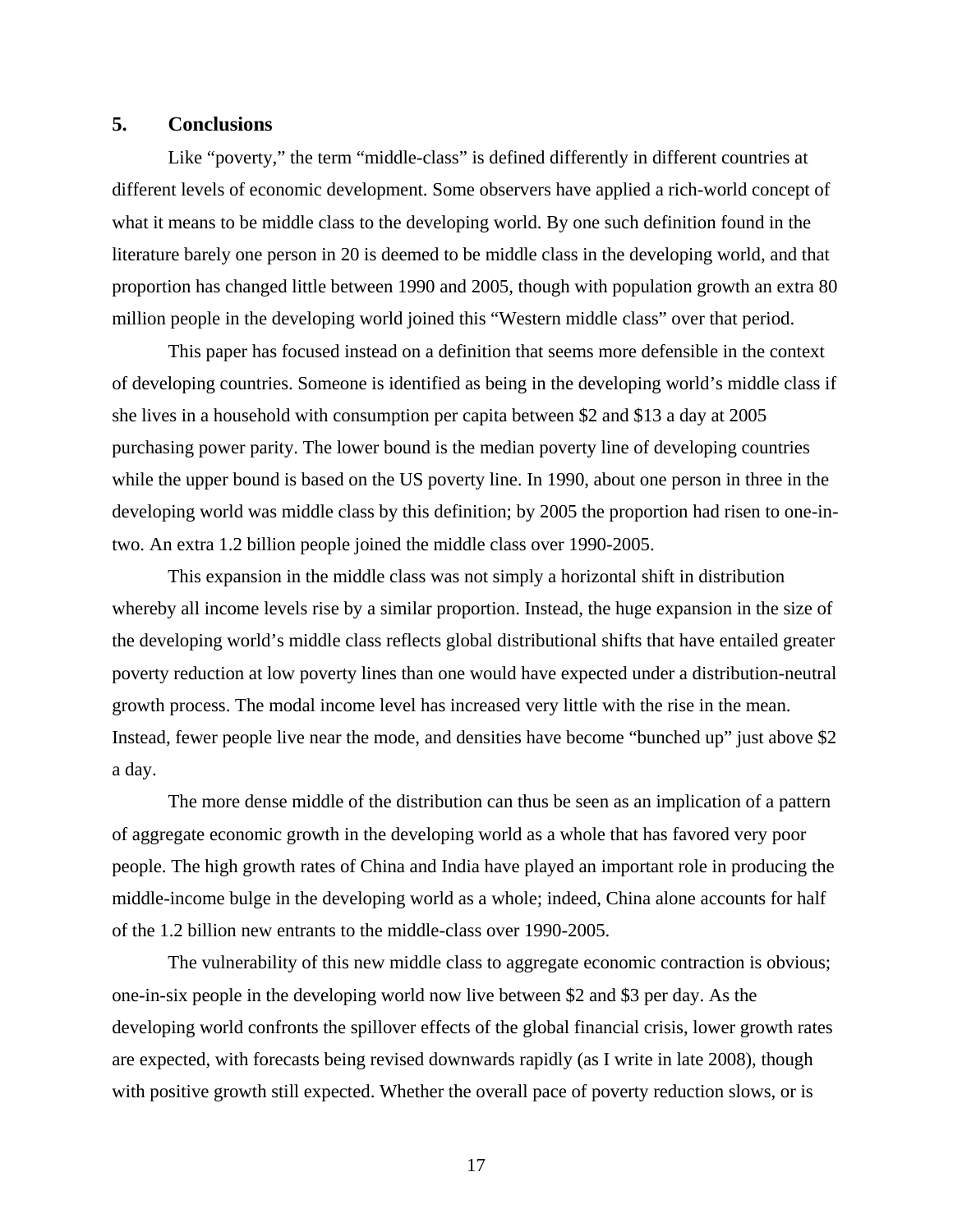even reversed, will depend crucially on the incidence of the impacts of the crisis across countries. It is clear from the calculations reported in this paper that maintaining growth in Asia will be especially important to preventing a slowdown in overall progress against poverty. Continuing growth in China and India is still expected, albeit it at a lower rate.

An exploration of how distributions have changed across developing countries reveals that, although China and India have naturally carried a large weight in the aggregate outcomes, the expansion in the middle class is evident for about 70% of countries. Two types of countries are now found within the developing world, according to whether they have a large middle class or a small one. Over time, the developing world has become even more polarized between these two groups of countries.

One's vulnerable to lower growth depends of course on where one lives. The extent of the middle class within a country is relevant, but the nature of its relevance might not be as obvious as one thinks. There is a "middle-class advantage" in attaining pro-poor growth in that a given rate of growth tends to bring higher proportionate impacts on poverty in developing countries that started the growth process with a larger middle class. This middle-class advantage is mainly due to initial differences in the incidence of extreme poverty. Starting out with a high poverty rate makes it harder to achieve a given proportionate impact on the poverty count through economic growth. That is not, however, true for the absolute impacts, and in making cross-country comparisons of progress against poverty it is probably better to use absolute impacts. A given rate of economic growth tends to yield a larger reduction in the poverty rate in poorer countries. By the same token, poor people living in countries with smaller middle classes will be more exposed to aggregate economic contractions, not less.

18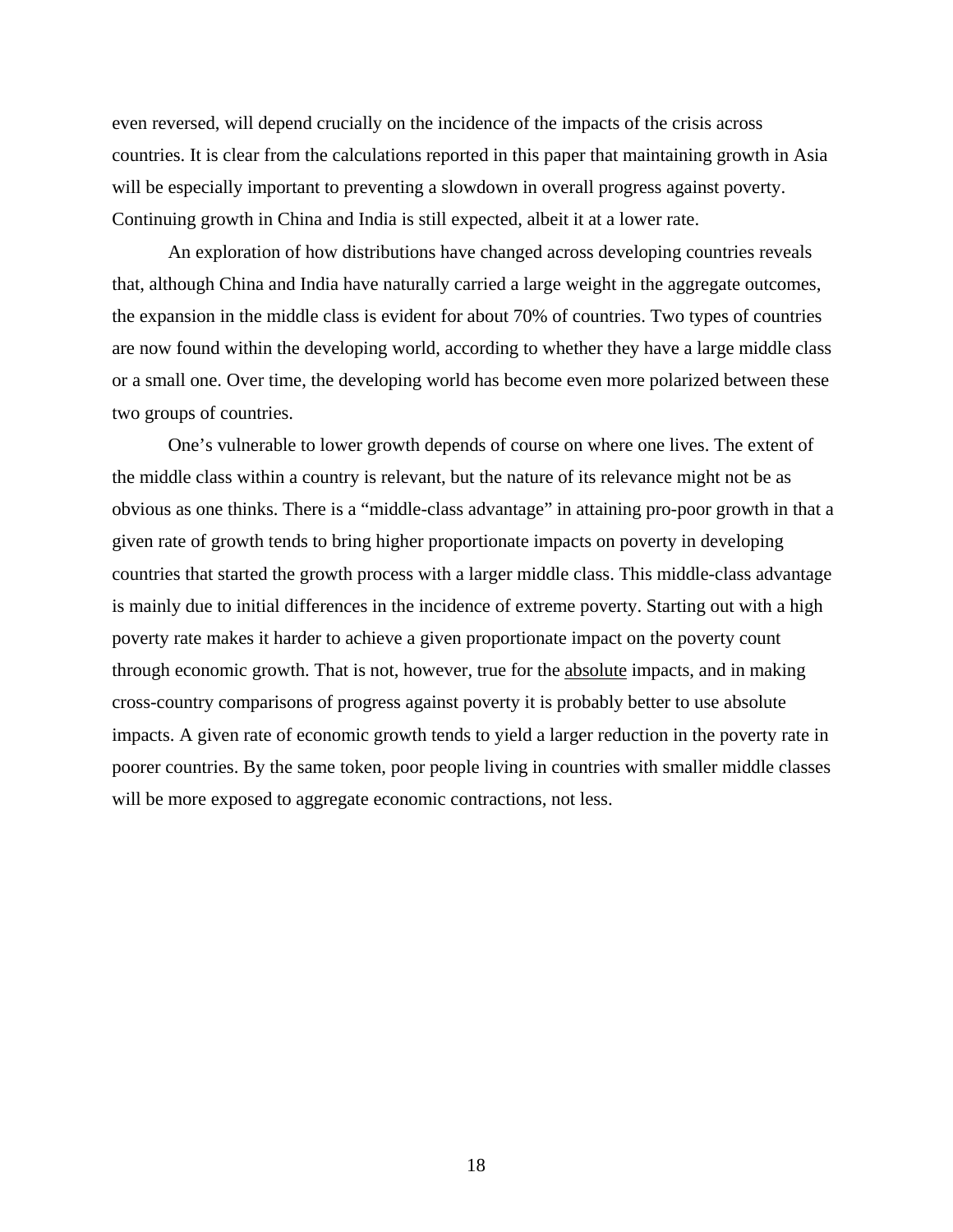#### **References**

Atkinson, Anthony B., 1987, "On the Measurement of Poverty," *Econometrica* 55: 749-764.

- Banerjee, Abhijit and Esther Duflo, 2008, "What is Middle Class about the Middle Classes Around the World?", *Journal of Economic Perspectives* 22(2): 3-28.
- Birdsall, Nancy, Carol Graham and Stefano Pettinato, 2000, "Stuck in the Tunnel: Is Globalization Muddling the Middle Class," Center on Social and Economic Dynamics, Working Paper 14, Brookings Institution, Washington DC.
- Bourguignon, François and Christian Morrisson, 2002, "Inequality Among World Citizens: 1820-1992," *American Economic Review* 92(4): 727-744.
- Bussolo, Maurizio, Rafale De Hoyos and Denis Medvedev, 2008, "Is the Developing World Catching Up? Global Convergence and National Rising Dispersion," Policy Research Working Paper 4733, World Bank.
- Chen, Shaohua and Martin Ravallion, 2004, "How Have the World's Poorest Fared Since the Early 1980s?" *World Bank Research Observer*, 19/2: 141-70.

and \_\_\_\_\_\_\_\_\_\_\_\_\_\_\_, 2008, "The Developing World is Poorer than we Thought, but no less Successful in the Fight against Poverty," Policy Research Working Paper 4703, World Bank.

- and \_\_\_\_\_\_\_\_\_\_\_\_\_\_\_, 2009, "China is Poorer than we Thought, but no Less Successful in the Fight Against Poverty," in Sudhir Anand, Paul Segal, and Joseph Stiglitz (ed), *Debates on the Measurement of Poverty*, Oxford University Press.
- Easterly, William, 2001, "The Middle Class Consensus and Economic Development," *Journal of Economic Growth* 6(4): 317-335.
	- \_\_\_\_\_\_\_\_\_\_\_\_\_\_, 2009, "How the Millennium Development Goals are Unfair to Africa," *World Development* 37(1): 26-35.
- Ferreira, Francisco and Martin Ravallion, 2009, "Poverty and Inequality: The Global Context", in Wiemer Salverda, Brian Nolan and Tim Smeeding (eds), *The Oxford Handbook of Economic Inequality*, Oxford: Oxford University Press.
- Kakwani, Nanak, 1993, "Poverty and Economic Growth with Application to Côte D'Ivoire," *Review of Income and Wealth,* 39, 121-139.
- Lopez, Humberto and Luis Serven, 2006, "A Normal Relationship? Poverty, Growth and Inequality," Policy Research Working Paper 3814, World Bank.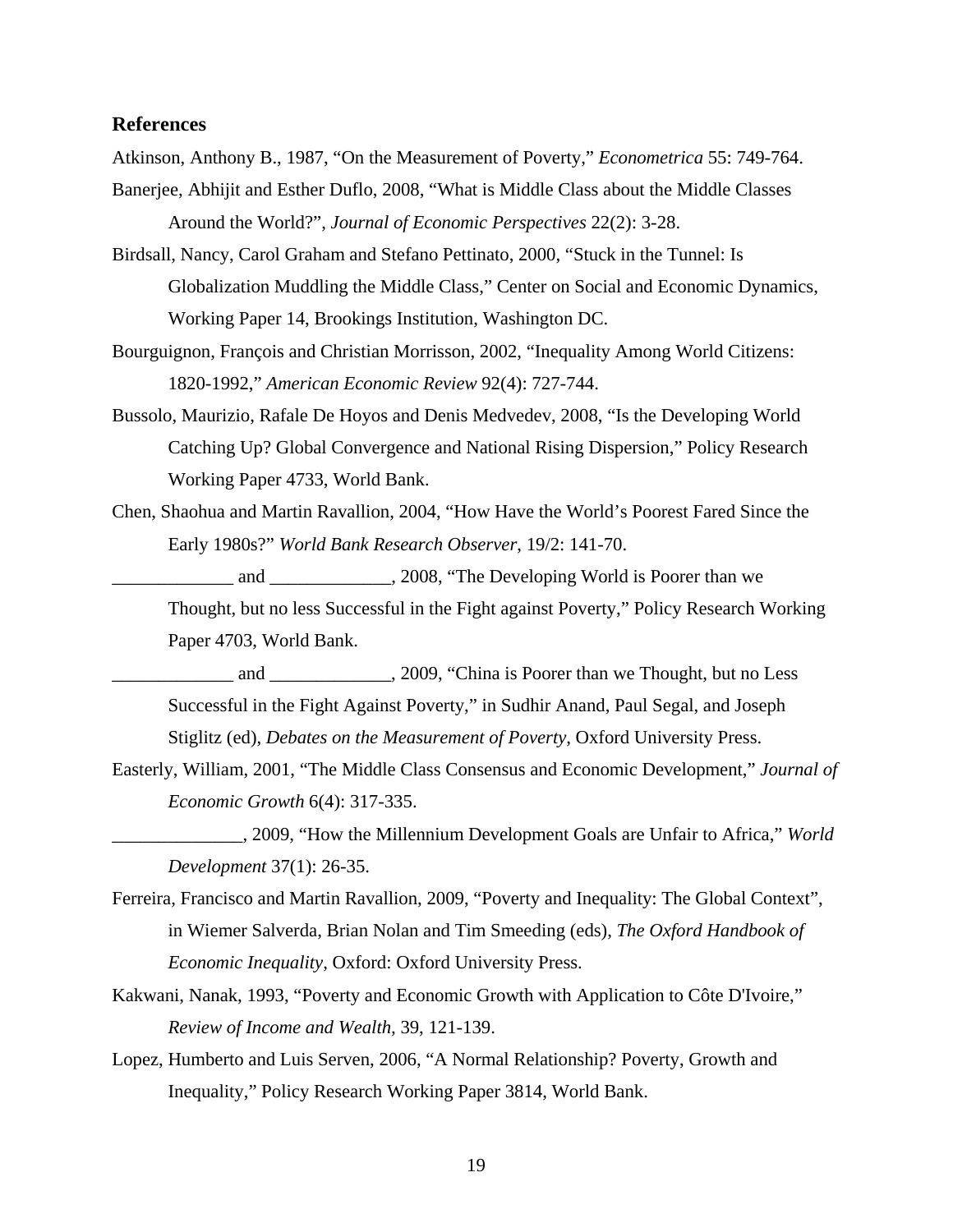- Milanovic, Branko, 2005, *Worlds Apart: Measuring International and Global Inequality*, Princeton: Princeton University Press.
- Milanovic, Branko and Shlomo Yitzhaki, 2002, "Decomposing World Income Distribution: Does the World Have a Middle Class?" *Review of Income and Wealth* 48(2): 155-78.
- Pressman, Steven, 2007, "The Decline of the Middle Class: An International Perspective," *Journal of Economic Issues* 41(1): 181-199.
- Quah, Danny, 1996, "Twin Peaks: Growth and Convergence in Models of Distribution Dynamics," *Economic Journal* 106: 1045-55.
- Ravallion, Martin, 1997, "Can High Inequality Developing Countries Escape Absolute Poverty?" *Economics Letters,* 56, 51-57.

\_\_\_\_\_\_\_\_\_\_\_\_\_\_, 2001, "Growth, Inequality and Poverty: Looking Beyond Averages," *World Development*, 29(11): 1803-1815.

- 2007, "Inequality is Bad for the Poor," in J. Micklewright and S. Jenkins (eds.), *Inequality and Poverty Re-Examined.* Oxford: Oxford University Press.
- Ravallion, Martin, Shaohua Chen and Prem Sangraula, 2008, "Dollar a Day Revisited," Policy Research Working Paper 4620, Washington DC, World Bank.
- Ravallion, Martin and Michael Lokshin, 2007, "Lasting Impacts of Indonesia's Financial Crisis." *Economic Development and Cultural Change* 56(1): 27-56.
- Sala-i-Martin, Xavier, 2006, "The World Distribution of Income: Falling Poverty and… Convergence. Period," *Quarterly Journal of Economics*, 121(2): 351-397.
- Shukla, Rajesh, 2008, "The Great Indian Middle Class," National Council of Applied Economic Research, New Delhi.
- Sridharan, E., 2004, "The Growth and Sectoral Composition of India's Middle Class: Its Impact on the Politics of Economic Liberalization," *India Review* 3(4): 405-428.
- Thurow, Lester, 1987, "A Surge in Inequality," *Scientific American* 256: 30-37.
- Wolfson, Michael, 1994, "When Inequalities Diverge," *American Economic Review* 84(2): 353- 358.
	- \_\_\_\_\_\_\_\_\_\_\_\_\_\_\_, 1997, "Divergent Inequalities: Theory and Empirical Results," *Review of Income and Wealth* 43(4): 401-421.
- World Bank, 2007, *Global Economic Prospects 2007: Confronting Challenges of the Coming Globalization*, Oxford University Press for the World Bank.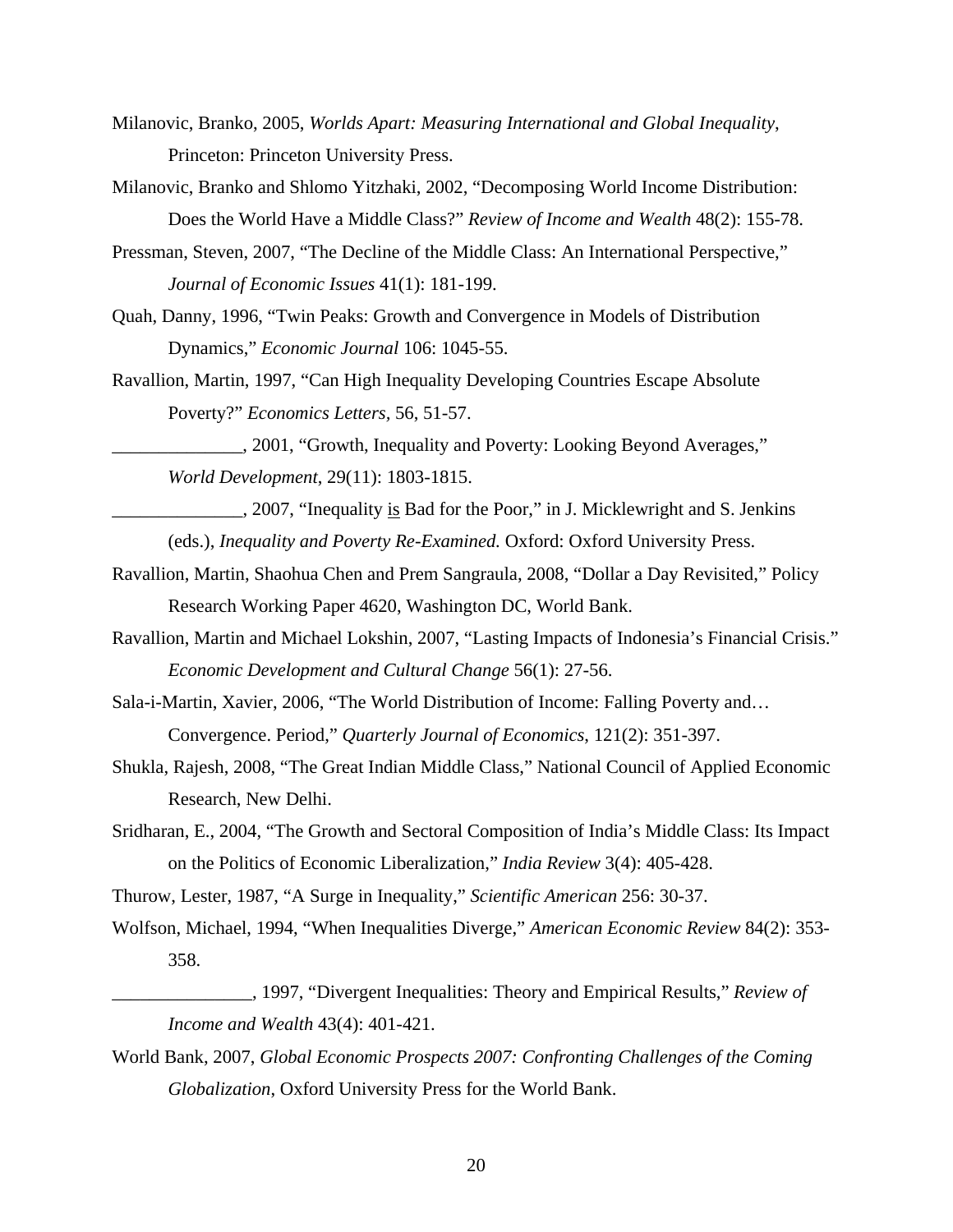\_\_\_\_\_\_\_\_\_\_, 2008, *Global Purchasing Power Parities and Real Expenditures. 2005 International Comparison Program*, Washington DC: World Bank.

Zhang, Xiaobo and Ravi Kanbur, 2001, "What Difference Do Polarization Measures Make? An Application to China," *Journal of Development Studies* 37(3): 85-98.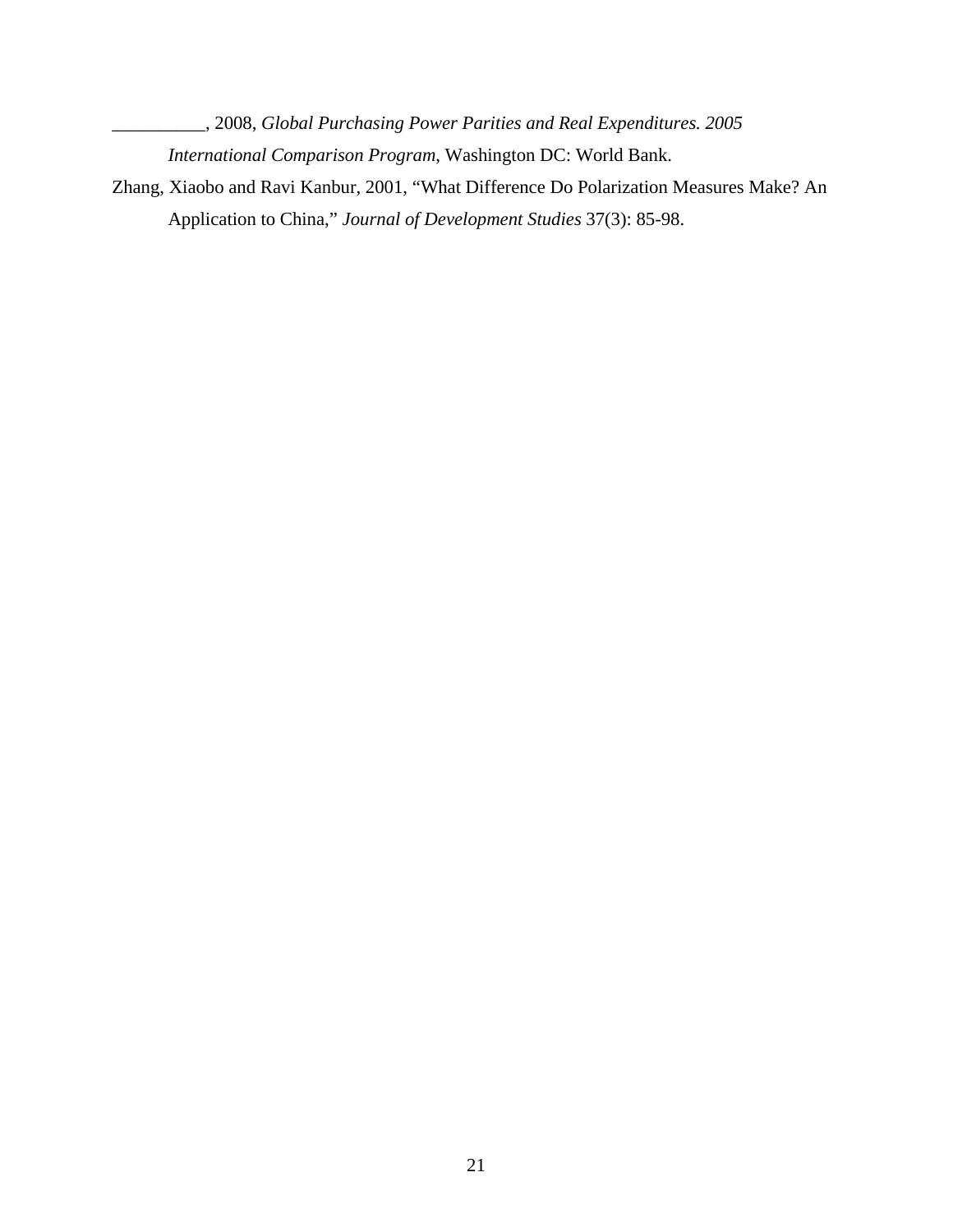**Figure 1: B and C have less poverty than A, but B has a larger "middle-income bulge"** 



 **Figure 2: Distributions for the developing world as a whole in 1990 and 2005** 

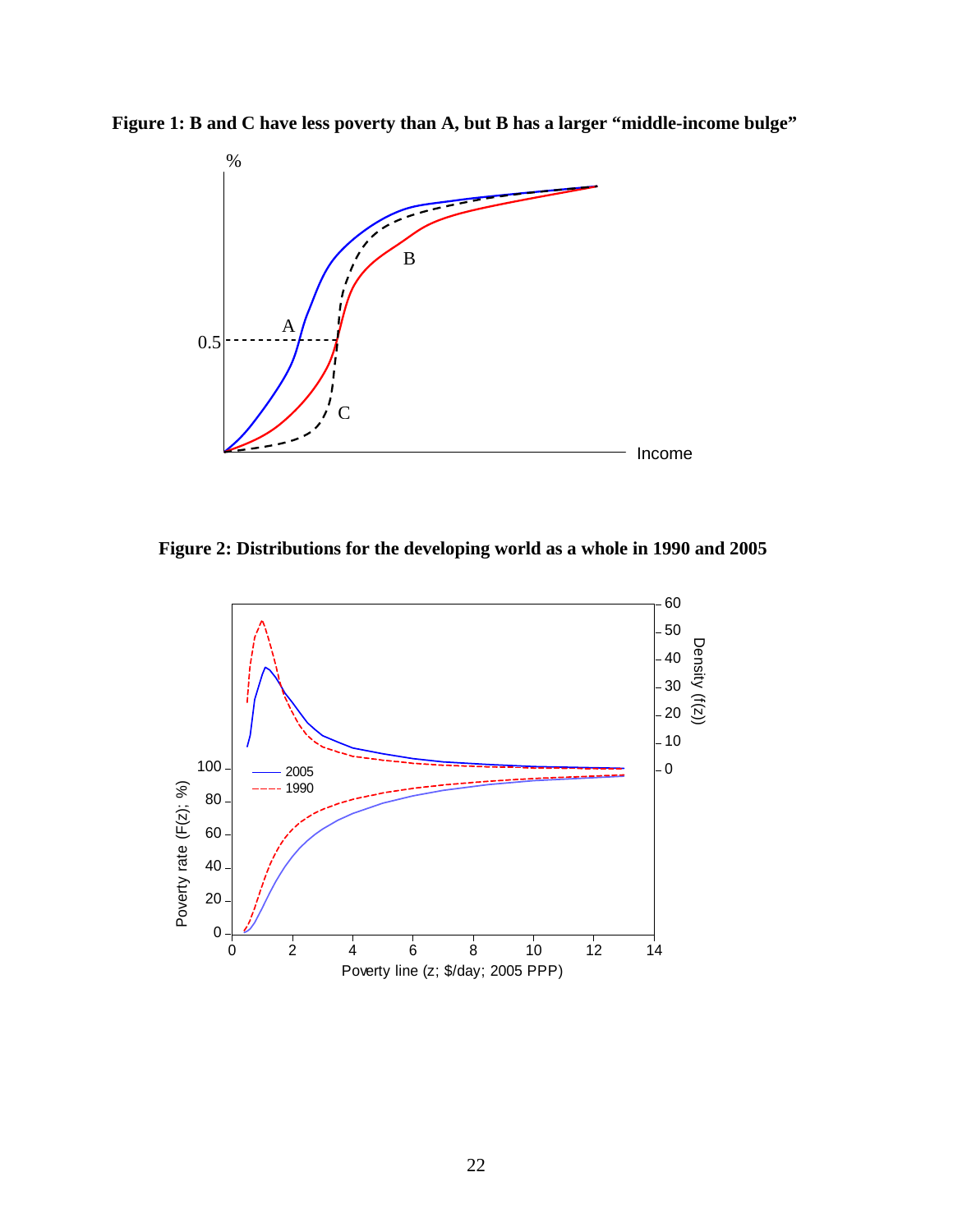![](_page_24_Figure_0.jpeg)

![](_page_24_Figure_1.jpeg)

**Figure 4: Elasticities of 2005 poverty rate to distribution-neutral growth** 

![](_page_24_Figure_3.jpeg)

Poverty line (\$/day; 2005 PPP)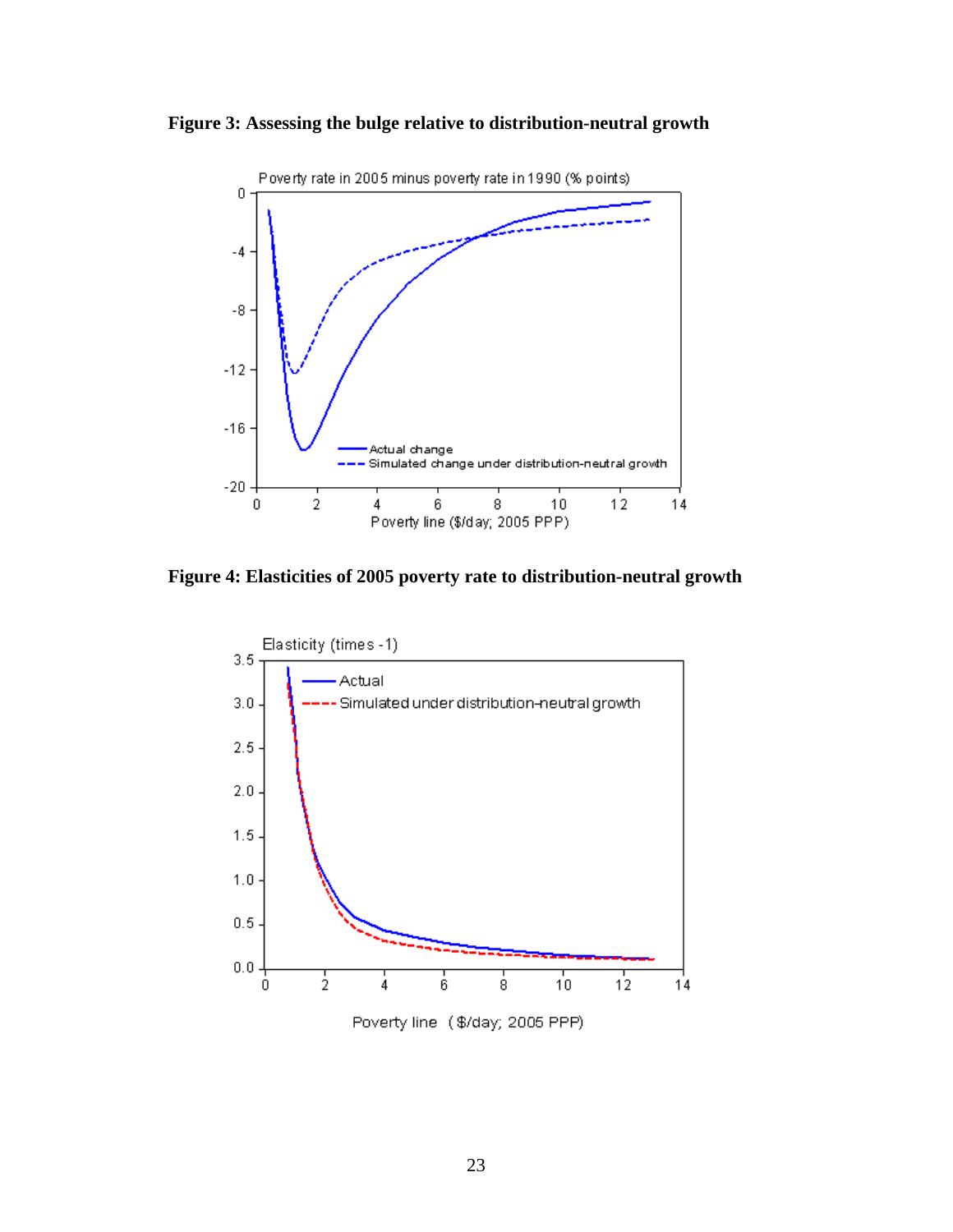![](_page_25_Figure_0.jpeg)

![](_page_25_Figure_1.jpeg)

**Figure 6: Densities (Epanechnikov kernel) of middle-class population shares** 

![](_page_25_Figure_3.jpeg)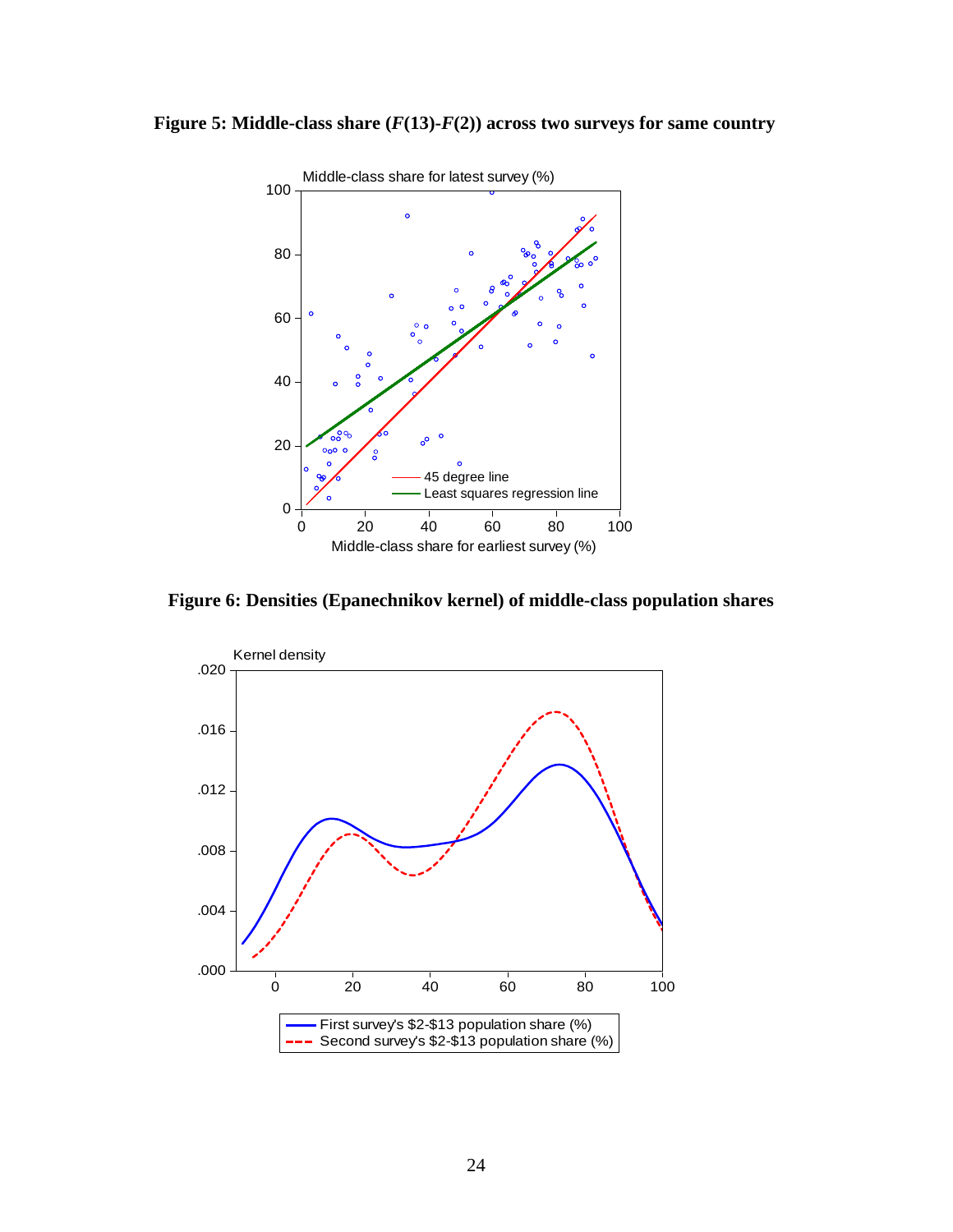![](_page_26_Figure_0.jpeg)

![](_page_26_Figure_1.jpeg)

**Figure 8: Changes in the Foster-Wolfson index of concentration against initial mean**

![](_page_26_Figure_3.jpeg)

Log household consumption per person in first survey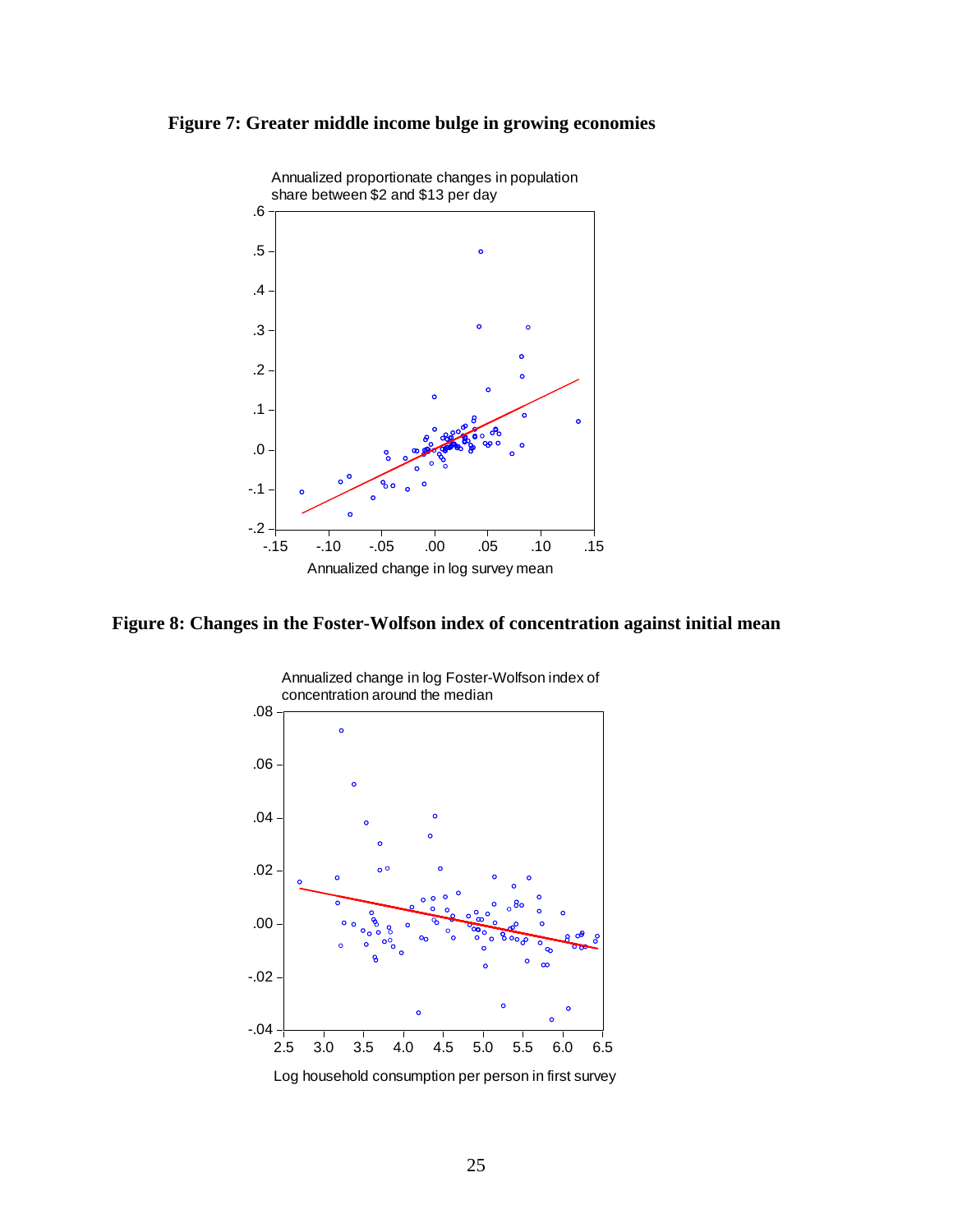|                                 | Number living below \$2 |                  |      | Percentage of |
|---------------------------------|-------------------------|------------------|------|---------------|
|                                 |                         | a day (millions) |      | population    |
| Region                          | 1990                    | 2005             | 1990 | 2005          |
| East Asia and Pacific           | 1273.7                  | 728.7            | 79.8 | 38.7          |
| Of which China                  | 960.8                   | 473.7            | 84.6 | 36.3          |
| Eastern Europe and Central Asia | 31.9                    | 41.9             | 6.9  | 8.9           |
| Latin America and Caribbean     | 95.9                    | 94.3             | 21.9 | 17.1          |
| Middle East and North Africa    | 44.4                    | 51.5             | 19.7 | 16.9          |
| South Asia                      | 926.0                   | 1091.5           | 82.7 | 73.9          |
| Of which India                  | 701.6                   | 827.7            | 82.6 | 75.6          |
| Sub-Saharan Africa              | 392.9                   | 555.9            | 76.1 | 72.9          |
| Total                           | 2764.9                  | 2563.9           | 63.4 | 47.0          |
| Total excluding China           | 1804.1                  | 2090.2           | 55.9 | 50.4          |

# **Table 1: Poor by the standards of developing countries**

Source: Author's calculations using *[PovcalNet](http://econ.worldbank.org/povcalnet)*.

### **Table 2: Poor by US standards**

|                                 |        | Number living below \$13 |      | Percentage of |
|---------------------------------|--------|--------------------------|------|---------------|
|                                 |        | a day (millions)         |      | population    |
| Region                          | 1990   | 2005                     | 1990 | 2005          |
| East Asia and Pacific           | 1589.2 | 1845.8                   | 99.6 | 98.0          |
| Of which China                  | 1134.5 | 1279.7                   | 99.9 | 98.1          |
| Eastern Europe and Central Asia | 387.2  | 389.7                    | 83.1 | 82.3          |
| Latin America and Caribbean     | 372.6  | 456.5                    | 85.1 | 82.9          |
| Middle East and North Africa    | 214.7  | 291.6                    | 95.2 | 95.5          |
| South Asia                      | 1118.6 | 1471.7                   | 99.9 | 99.7          |
| Of which India                  | 848.3  | 1091.4                   | 99.9 | 99.7          |
| Sub-Saharan Africa              | 510.6  | 753.0                    | 98.8 | 98.7          |
| Total                           | 4193.0 | 5208.2                   | 96.1 | 95.5          |
| Total excluding China           | 3058.5 | 3928.5                   | 94.8 | 94.7          |

Source: Author's calculations using *[PovcalNet](http://econ.worldbank.org/povcalnet)*.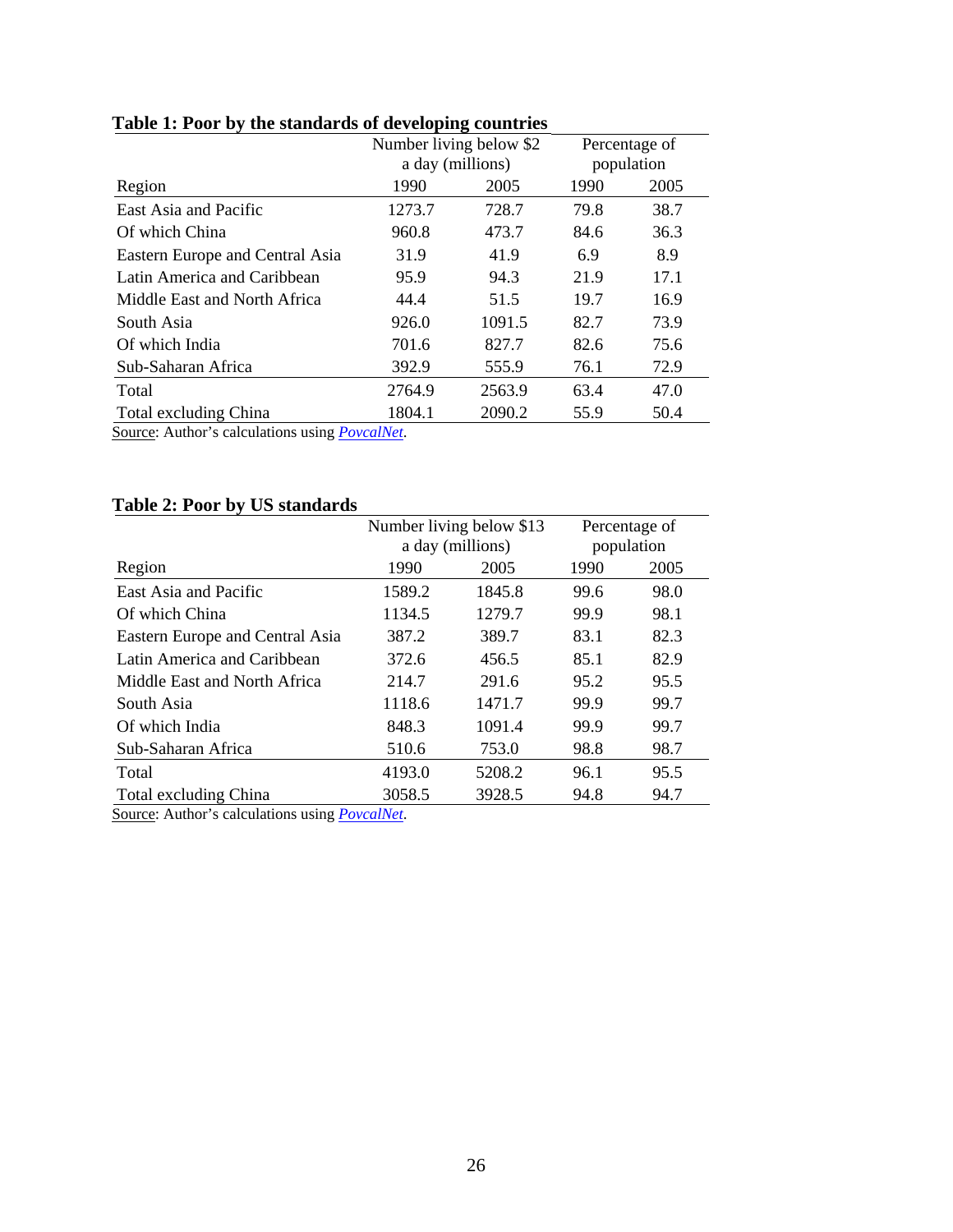|                                 | Number living between \$2<br>and \$13 per day (millions) |        | Percent<br>Change |          | Percent of the |      |
|---------------------------------|----------------------------------------------------------|--------|-------------------|----------|----------------|------|
|                                 |                                                          |        | 1990-2005         | of total | population     |      |
| Region                          | 1990                                                     | 2005   | (millions)        | change   | 1990           | 2005 |
| East Asia and Pacific           | 315.5                                                    | 1117.1 | 801.6             | 65.9     | 19.8           | 59.3 |
| Of which China                  | 173.7                                                    | 806.0  | 632.3             | 52.0     | 15.3           | 61.8 |
| Eastern Europe and Central Asia | 355.3                                                    | 347.8  | $-7.5$            | $-0.6$   | 76.3           | 73.4 |
| Latin America and Caribbean     | 276.7                                                    | 362.1  | 85.4              | 7.0      | 63.2           | 65.8 |
| Middle East and North Africa    | 170.2                                                    | 240.1  | 69.9              | 5.7      | 75.5           | 78.7 |
| South Asia                      | 192.7                                                    | 380.2  | 187.5             | 15.4     | 17.2           | 25.8 |
| Of which India                  | 146.8                                                    | 263.7  | 116.9             | 9.6      | 17.3           | 24.1 |
| Sub-Saharan Africa              | 117.7                                                    | 197.1  | 79.4              | 6.5      | 22.8           | 25.8 |
| Total                           | 1428.1                                                   | 2644.3 | 1216.2            | 100.0    | 32.7           | 48.5 |
| Total excluding China           | 1254.4                                                   | 1838.3 | 583.9             | 48.0     | 38.9           | 44.3 |

#### **Table 3: Living between \$2 a day and \$13 a day**

Source: Author's calculations using *[PovcalNet](http://econ.worldbank.org/povcalnet)*.

#### **Table 4: Joint distribution of countries by size of their middle-class**

|                                                                                                                                                       |           | Middle-class population share in latest survey ( $F_r(13) - F_r(2)$ , %) |          |          |          |           |       |
|-------------------------------------------------------------------------------------------------------------------------------------------------------|-----------|--------------------------------------------------------------------------|----------|----------|----------|-----------|-------|
| Count of countries                                                                                                                                    |           | [0, 20)                                                                  | [20, 40) | [40, 60] | [60, 80) | [80, 100) | Total |
| [0, 20)<br>[20, 40)<br>Middle-class population<br>[40, 60)<br>share in earliest survey<br>[60, 80)<br>$(F_{t-\tau}(13) - F_{t-\tau}(2), \mathcal{G})$ |           | 12                                                                       | 8        |          |          |           | 24    |
|                                                                                                                                                       |           |                                                                          | 6        | 8        |          |           | 18    |
|                                                                                                                                                       |           |                                                                          |          |          |          |           | 14    |
|                                                                                                                                                       |           | 0                                                                        | $_{0}$   | 3        | 19       |           | 27    |
|                                                                                                                                                       | [80, 100) | 0                                                                        | 0        |          | 10       | 4         | 16    |
|                                                                                                                                                       | Total     |                                                                          |          |          | 36       |           | 99    |

Source: Author's calculations; see text.

#### **Table 5: Regressions for middle-income bulge over time**

| $\overline{\phantom{a}}$                 |                                  | Change in log ratio of proportion  | Change in log Foster-Wolfson index |                   |  |
|------------------------------------------|----------------------------------|------------------------------------|------------------------------------|-------------------|--|
|                                          |                                  | under \$13 to proportion under \$2 | of concentration around the median |                   |  |
|                                          | $\left(1\right)$                 | (2)                                | (3)                                | (4)               |  |
|                                          | National accounts<br>Survey mean |                                    | Survey mean                        | National accounts |  |
|                                          |                                  | consumption                        |                                    | consumption       |  |
| Intercept                                | $-0.086*$                        | $-0.076*$                          | $0.031**$                          | $0.021*$          |  |
|                                          | $(-2.372)$                       | $(-1.982)$                         | (2.995)                            | (2.095)           |  |
| Growth rate (annualized                  | 1.384**                          | $0.830**$                          | $-0.028$                           | $-0.011$          |  |
| change in log mean, $g_i(\mu_i)$ )       | (5.893)                          | (2.977)                            | $(-0.698)$                         | $(-0.277)$        |  |
| Initial log mean $(\ln \mu_{it-\tau})$ ) | $0.019*$                         | 0.017                              | $-0.006**$                         | $-0.004*$         |  |
|                                          | (2.327)                          | (1.892)                            | $(-2.993)$                         | $(-2.085)$        |  |
| N                                        | 91                               | 86                                 | 91                                 | 83                |  |
| $R^2$                                    | 0.371                            | 0.169                              | 0.117                              | 0.066             |  |

Notes: The "mean" (both initial value and growth rate) is the survey mean in regressions (1) and (3) and private consumption per capita from the NAS in (2) and (4). The t-ratios based on robust standard errors in parentheses. \* denotes significant at the 5% level; \*\* denotes significant at the 1% level. Source: Author's calculations; see text.